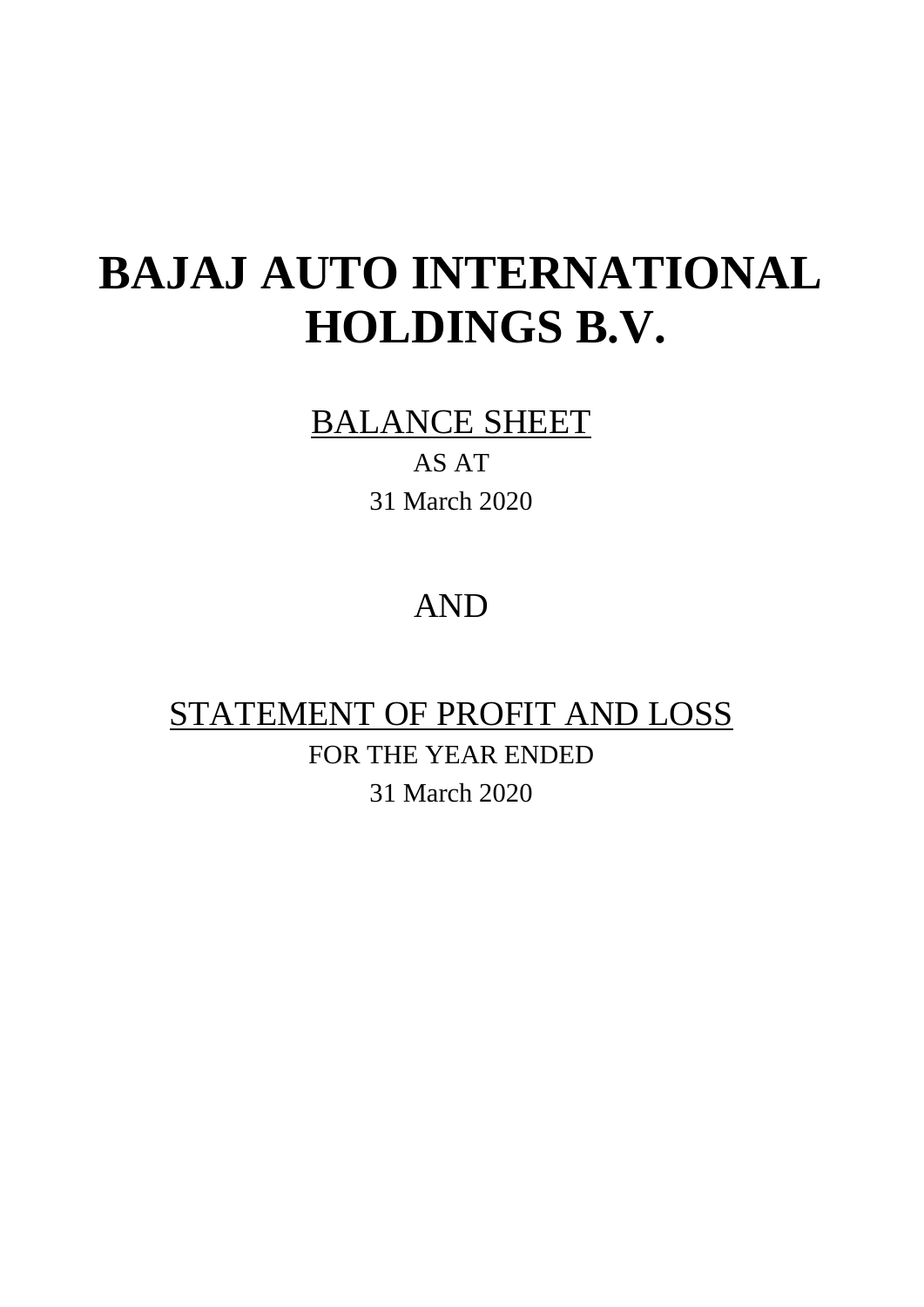### **BALANCE SHEET AS AT 31 MARCH 2020**

| <b>Euros</b>                  |                  |                          |                          |                     | <b>Rs</b> in Crores |
|-------------------------------|------------------|--------------------------|--------------------------|---------------------|---------------------|
| <b>Particulars</b>            | Note No.         | As at 31 March 2020      | As at 31 March 2019      | As at 31 March 2020 | As at 31 March 2019 |
| <b>ASSETS</b>                 |                  |                          |                          |                     |                     |
| Non-current assets            |                  |                          |                          |                     |                     |
| Financial assets              |                  |                          |                          |                     |                     |
| Investments                   | $\boldsymbol{2}$ | 198,109,356.60           | 198,109,356.60           | 1,639.75            | 1,639.75            |
|                               |                  | 198,109,356.60           | 198,109,356.60           | 1,639.75            | 1,639.75            |
|                               |                  |                          |                          |                     |                     |
| <b>Current assets</b>         |                  |                          |                          |                     |                     |
| Financial assets              |                  |                          |                          |                     |                     |
| Cash and cash equivalents     | 3                | 914,149.89               | 1,228,376.01             | 7.57                | 10.17               |
| Other current assets          | $\overline{4}$   | 7,603.11                 | 7,410.46                 | 0.06                | 0.06                |
|                               |                  | 921,753.00               | 1,235,786.47             | 7.63                | 10.23               |
| <b>Total</b>                  |                  | 199,031,109.60           | 199,345,143.07           | 1,647.38            | 1,649.98            |
| <b>EQUITY AND LIABILITIES</b> |                  |                          |                          |                     |                     |
| <b>Equity</b>                 |                  |                          |                          |                     |                     |
| Equity share capital          | 5                | 198,000,000.00           | 198,000,000.00           | 1,638.85            | 1,638.85            |
| Other equity                  | 6                | 1.026.109.60             | 1,337,245.63             | 8.49                | 11.06               |
|                               |                  | 199,026,109.60           | 199, 337, 245.63         | 1,647.34            | 1,649.91            |
| <b>Current liabilities</b>    |                  |                          |                          |                     |                     |
| Other current liabilities     | $\tau$           | 5,000.00                 | 7,897.44                 | 0.04                | 0.07                |
|                               |                  |                          |                          |                     |                     |
|                               |                  | 5,000.00                 | 7,897.44                 | 0.04                | 0.07                |
| <b>Total</b>                  |                  | 199,031,109.60           | 199,345,143.07           | 1,647.38            | 1,649.98            |
|                               |                  | $\overline{\phantom{a}}$ | $\overline{\phantom{a}}$ | ٠                   |                     |

Summary of significant accounting policies followed by the Company 1

The accompanying notes are an integral part of the financial statements

As per our report of even date

Firm Registration Number: 324982E/E300003

On behalf of the Board of Directors For S R B C & Co LLP<br>
Chartered Accountants<br>
Chartered Accountants<br>
Director A Managing Director A Managing Director A Managing Director A Managing Director A

per Arvind Sethi S. Ravikumar R.J. Knunz Partner Managing Director B Managing Director B Managing Director B Membership Number: 89802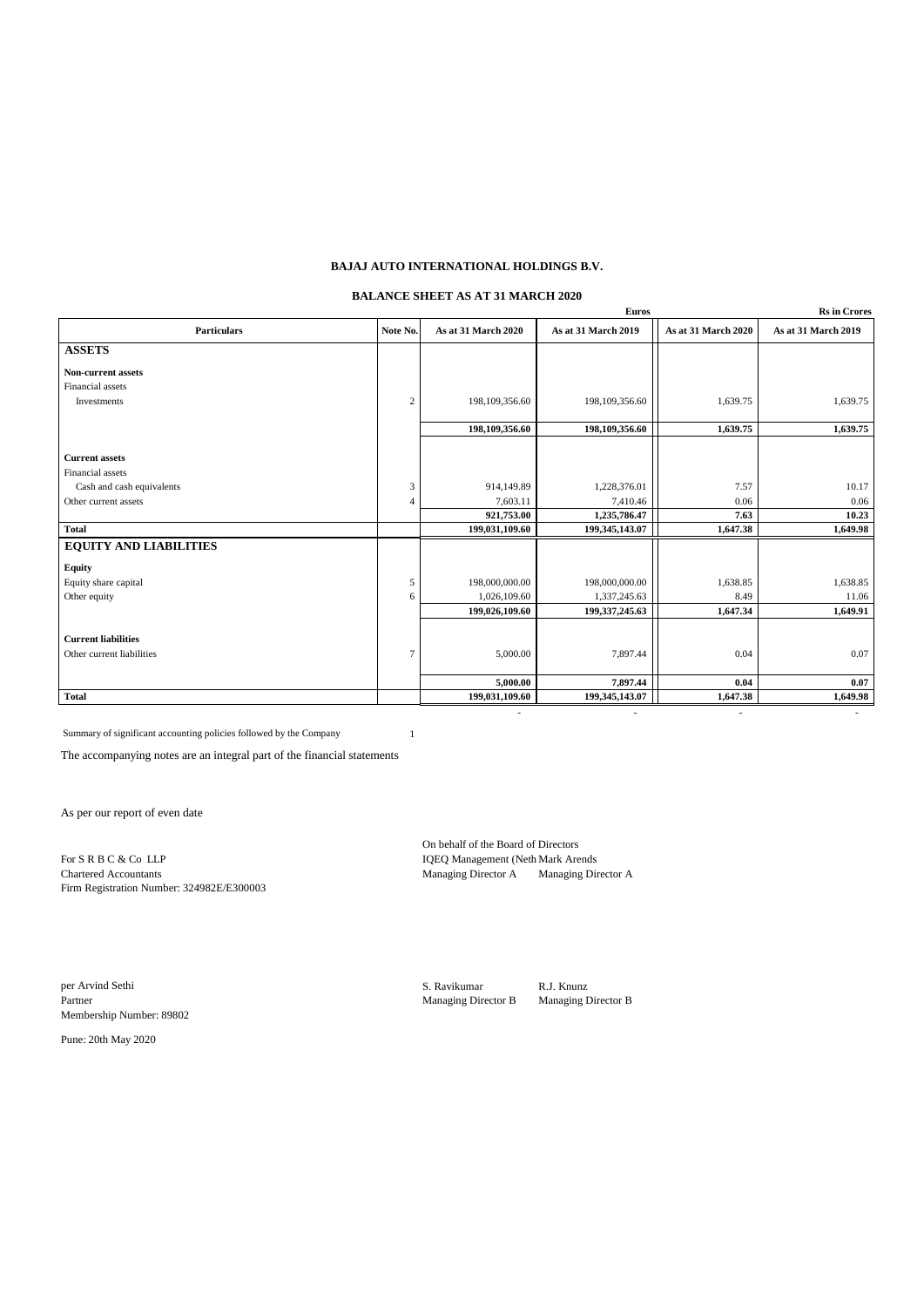### **STATEMENT OF PROFIT AND LOSS FOR THE YEAR ENDED 31 MARCH 2020**

| <b>Rs</b> in Crores<br>Euros                                                         |          |                             |                                    |                                    |                                    |
|--------------------------------------------------------------------------------------|----------|-----------------------------|------------------------------------|------------------------------------|------------------------------------|
| <b>Particulars</b>                                                                   | Note No. | Year ended<br>31 March 2020 | <b>Year ended</b><br>31 March 2019 | <b>Year ended</b><br>31 March 2020 | <b>Year ended</b><br>31 March 2019 |
| Other operating revenue                                                              |          | 26,024,320.00               | 11,710,944.00                      | 215.40                             | 96.93                              |
| Revenue from operations                                                              | 8        | 26,024,320.00               | 11,710,944.00                      | 215.40                             | 96.93                              |
| <b>Total income</b>                                                                  |          | 26,024,320.00               | 11,710,944.00                      | 215.40                             | 96.93                              |
| <b>Expenses</b>                                                                      |          |                             |                                    |                                    |                                    |
| Other expenses                                                                       | 9        | 100,456.03                  | 75,786.92                          | 0.83                               | 0.62                               |
| <b>Total expenses</b>                                                                |          | 100,456.03                  | 75,786.92                          | 0.83                               | 0.62                               |
| Profit before tax                                                                    |          | 25,923,863.97               | 11,635,157.08                      | 214.57                             | 96.31                              |
| Total tax expense                                                                    |          | ٠                           | ٠                                  | $\overline{\phantom{a}}$           |                                    |
| Profit after tax for the year                                                        |          | 25,923,863.97               | 11,635,157.08                      | 214.57                             | 96.31                              |
|                                                                                      |          |                             |                                    |                                    |                                    |
| Total comprehensive income for the year                                              |          | 25,923,863.97               | 11,635,157.08                      | 214.57                             | 96.31                              |
| Basic and diluted Earnings per share (in Euro)<br>(Nominal value per share Euro 100) | 10       | 13.09                       | 5.88                               | 1,083.69                           | 486.36                             |

Summary of significant accounting policies followed by the Company 1

The accompanying notes are an integral part of the financial statements

As per our report of even date

For S R B C & Co LLP On behalf of the Board of Directors<br>
Chartered Accountants<br>
IQEO Management (Netherlands) B Firm Registration Number: 324982E/E300003

IQEQ Management (Netherlands) B.V.Mark Arends<br>Managing Director A<br>Managing Director A

per Arvind Sethi S. Ravikumar R.J. Knunz Partner Managing Director B Managing Director B Membership Number: 89802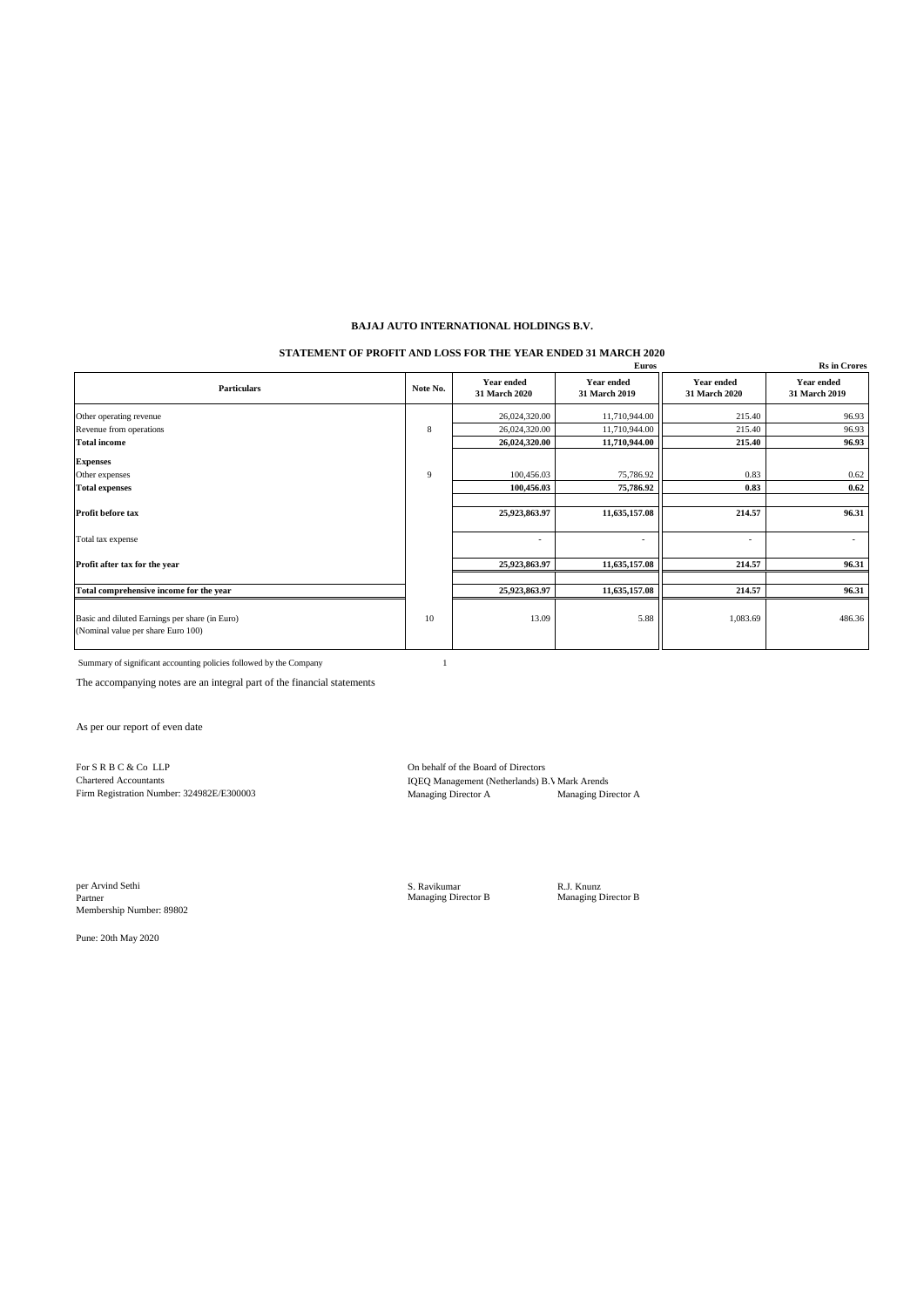#### **STATEMENT OF CHANGES IN EQUITY FOR THE YEAR ENDED 31 MARCH 2020**

#### **A. Equity share capital**

|                                                                                 |          |                                           | <b>Euros</b>                       | <b>Rs</b> in Crores                       |                                    |
|---------------------------------------------------------------------------------|----------|-------------------------------------------|------------------------------------|-------------------------------------------|------------------------------------|
| <b>Particulars</b>                                                              | Note No. | <b>Year ended</b><br><b>31 March 2020</b> | <b>Year ended</b><br>31 March 2019 | <b>Year ended</b><br><b>31 March 2020</b> | <b>Year ended</b><br>31 March 2019 |
| At the beginning of the year<br>Changes in equity share capital during the year |          | 198,000,000.00                            | 198,000,000.00                     | 1.638.85<br>$\overline{\phantom{a}}$      | 1,638.85                           |
| At the end of the year                                                          |          | 198,000,000,00                            | 198,000,000.00                     | 1,638.85                                  | 1,638.85                           |
|                                                                                 |          |                                           |                                    |                                           |                                    |

### **B. Other equity**

|                                                                                    |          | <b>EUROS</b>                   |                                |                             |                           |  |
|------------------------------------------------------------------------------------|----------|--------------------------------|--------------------------------|-----------------------------|---------------------------|--|
| <b>Particulars</b>                                                                 | Note No. | <b>Reserves and surplus</b>    | <b>Total other equity</b>      | <b>Reserves and surplus</b> | <b>Total other equity</b> |  |
|                                                                                    |          | <b>Retained earnings</b>       |                                | <b>Retained earnings</b>    |                           |  |
| Balance as at 31 March 2018                                                        | 6        | 1,582,088.55                   | 1,582,088.55                   | 13.08                       | 13.08                     |  |
| Profit for the year                                                                |          | 11,635,157.08                  | 11,635,157.08                  | 96.31                       | 96.31                     |  |
| Total comprehensive income for the year ended 31 March 2019                        |          | 11,635,157.08                  | 11,635,157.08                  | 96.31                       | 96.31                     |  |
| Interim dividend                                                                   |          | (11,880,000.00)                | (11,880,000.00)                | (98.33)                     | (98.33)                   |  |
| Balance as at 31 March 2019                                                        | 6        | 1,337,245.63                   | 1,337,245.63                   | 11.06                       | 11.06                     |  |
| Profit for the year<br>Total comprehensive income for the year ended 31 March 2020 | 6        | 25,923,863.97<br>25,923,863.97 | 25,923,863.97<br>25,923,863.97 | 214.57<br>214.57            | 214.57<br>214.57          |  |
| Interim dividend                                                                   |          | (26, 235, 000.00)              | (26, 235, 000.00)              | (217.14)                    | (217.14)                  |  |
| Balance as at 31 March 2020                                                        | 6        | 1,026,109.60                   | 1,026,109.60                   | 8.49                        | 8.49                      |  |

Summary of significant accounting policies followed by the Company

The accompanying notes are an integral part of the financial statements

As per our report of even date

| For S R B C & Co LLP                      |
|-------------------------------------------|
| <b>Chartered Accountants</b>              |
| Firm Registration Number: 324982E/E300003 |

On behalf of the Board of Directors For Separation (Netherlands) B. Mark Arends J. Hol<br>Managing Director A Managing Director A Managing Director A Managing Director A Managing Director A

per Arvind Sethi S. Ravikumar R.J. Knunz R.J. Knunz Partner Managing Director B Managing Director B Managing Director B Membership Number: 89802

 **1**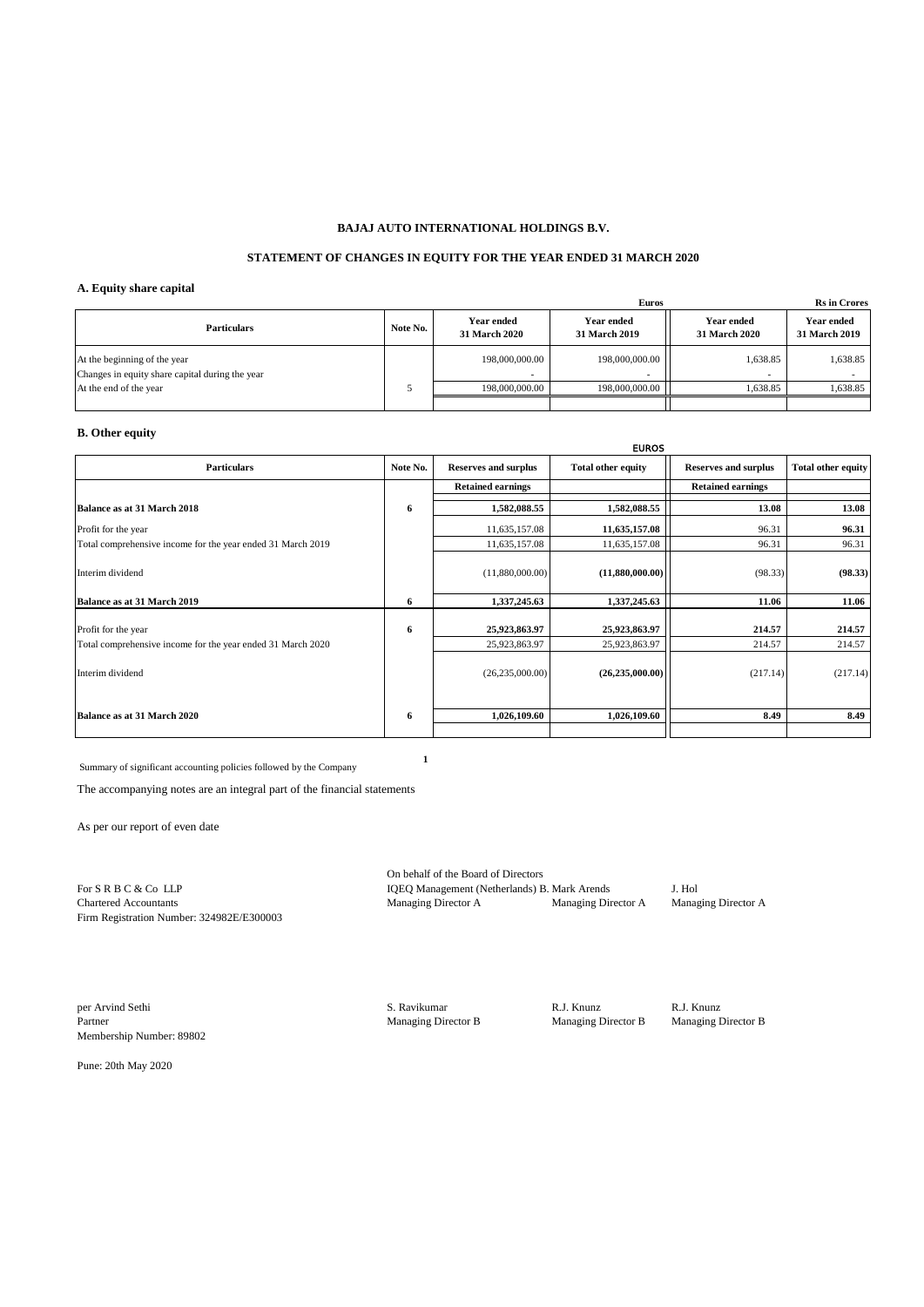#### **BAJAJ AUTO INTERNATIONAL HOLDINGS B.V. STATEMENT OF CASH FLOWS FOR THE YEAR ENDED 31 MARCH 2020**

|                                                                     |                                |                    |                                | <b>EUROS</b>             |                  |                    |                | <b>Rs</b> in Crores |
|---------------------------------------------------------------------|--------------------------------|--------------------|--------------------------------|--------------------------|------------------|--------------------|----------------|---------------------|
| <b>Particulars</b>                                                  |                                | For the year ended |                                |                          |                  | For the year ended |                |                     |
|                                                                     | 31 March 2020                  |                    |                                | 31 March 2019            | 31 March 2020    |                    | 31 March 2019  |                     |
| A. Operating activities                                             |                                |                    |                                |                          |                  |                    |                |                     |
| Profit before tax                                                   |                                | 25,923,863.97      |                                | 11,635,157.08            |                  | 214.57             |                | 96.31               |
| Adjustments:<br>Less:                                               |                                |                    |                                |                          |                  |                    |                |                     |
| i) Investment income included in above:                             |                                |                    |                                |                          |                  |                    |                |                     |
| Dividend income on investments in associates                        | 26,024,320.00<br>26,024,320.00 |                    | 11,710,944.00<br>11,710,944.00 |                          | 215.40<br>215.40 |                    | 96.93<br>96.93 |                     |
|                                                                     |                                | (26,024,320.00)    |                                | (11,710,944.00)          |                  | (215.40)           |                | (96.93)             |
|                                                                     |                                | (100, 456.03)      |                                | (75, 786.92)             |                  | (0.83)             |                | (0.62)              |
| Change in assets and liabilities                                    |                                |                    |                                |                          |                  |                    |                |                     |
| i) Other current assets                                             | (192.65)                       |                    | (387.73)                       |                          | ٠                |                    |                |                     |
| ii) Liabilities and provisions                                      | (2,897.44)                     |                    | 3,722.90                       |                          | (0.03)           |                    | 0.02           |                     |
|                                                                     |                                | (3,090.09)         |                                | 3,335.17                 |                  | (0.03)             |                | 0.02                |
| Net cash from operating activities before income-tax                |                                | (103, 546.12)      |                                | (72, 451.75)             |                  | (0.86)             |                | (0.60)              |
| Net cash used in operating activities                               |                                | (103, 546.12)      |                                | (72, 451.75)             |                  | (0.86)             |                | (0.60)              |
| <b>B.</b> Investing activities                                      |                                |                    |                                |                          |                  |                    |                |                     |
| i) Investment income                                                |                                |                    |                                |                          |                  |                    |                |                     |
| Dividend income on investments in associates                        |                                | 26,024,320.00      |                                | 11,710,944.00            |                  | 215.40             |                | 96.93               |
| Net cash from investing activities                                  |                                | 26,024,320.00      |                                | 11,710,944.00            |                  | 215.40             |                | 96.93               |
| C. Financing activities                                             |                                |                    |                                |                          |                  |                    |                |                     |
| i) Dividend paid                                                    |                                | (26, 235, 000.00)  |                                | (11,880,000.00)          |                  | (217.14)           |                | (98.33)             |
| Net cash used in financing activities                               |                                | (26, 235, 000.00)  |                                | (11,880,000.00)          |                  | (217.14)           |                | (98.33)             |
| Net change in cash and cash equivalents<br>$A+B+C$                  |                                | (314, 226.12)      |                                | (241, 507, 75)           |                  | (2.60)             |                | (2.00)              |
| Cash and cash equivalents at the beginning of the year              |                                | 1,228,376.01       |                                | 1,469,883.76             |                  | 10.17              |                | 12.17               |
| Cash and cash equivalents at the end of the year (refer note no. 3) |                                | 914,149.89         |                                | 1,228,376.01             |                  | 7.57               |                | 10.17               |
|                                                                     |                                | $\overline{a}$     |                                | $\overline{\phantom{a}}$ |                  | $\sim$             |                | $\sim$              |

As per our report of even date

| For S R B C & Co LLP                      | On behalf of      |
|-------------------------------------------|-------------------|
| <b>Chartered Accountants</b>              | <b>IQEQ Manag</b> |
| Firm Registration Number: 324982E/E300003 | Managing Di       |

the Board of Directors gement (Netherlands) B.V. Mark Arends Firector A Managing Director A

Partner Managing Director B Managing Director B Managing Director B Membership Number: 89802

per Arvind Sethi S. Ravikumar R.J. Knunz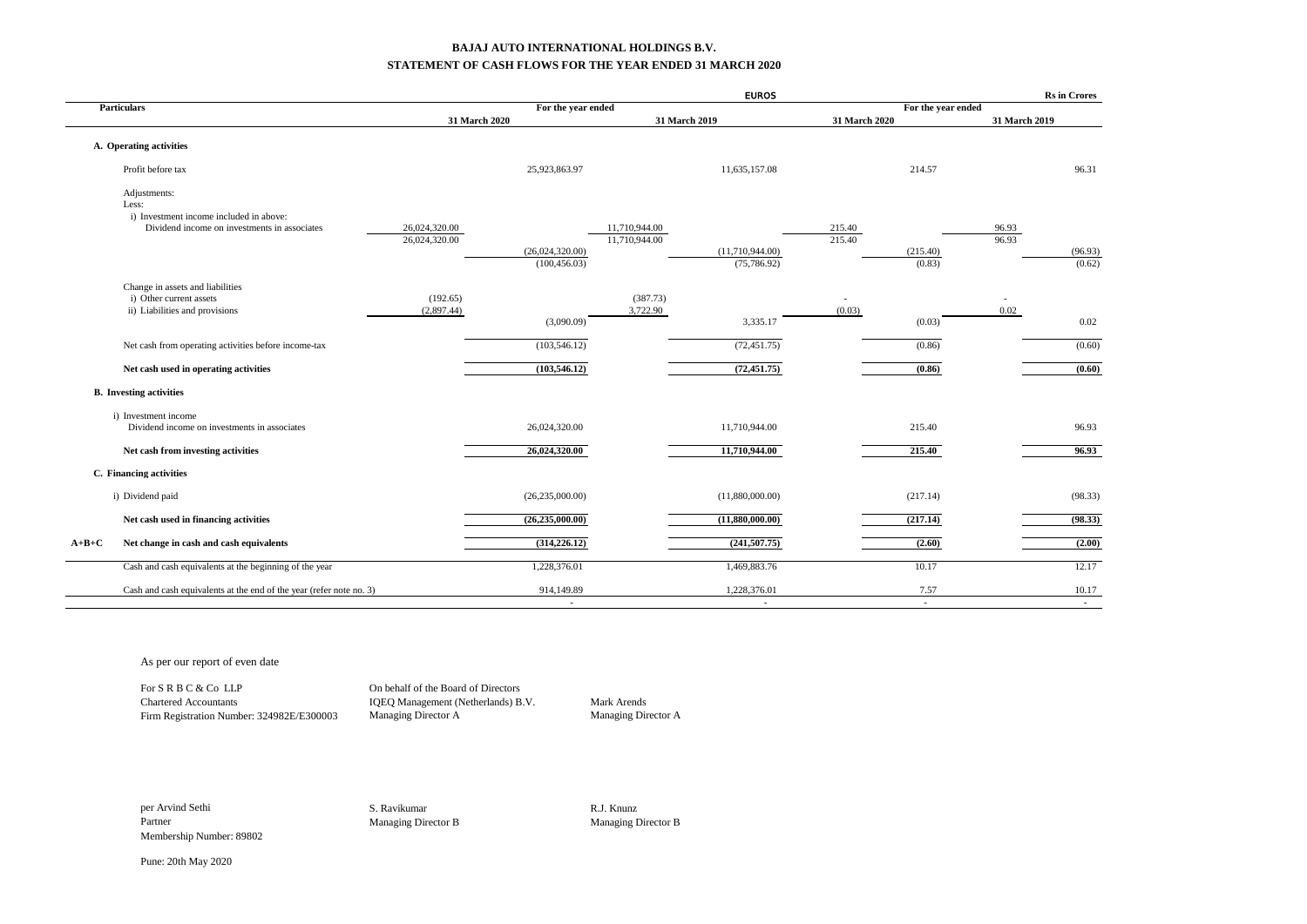The financial statements have been prepared in Euro. Also the audit report is based on figures in Euro. For the purpose of user, the financial statements and notes as on 31 March 2020 & 2019 have been converted in Indian Rupees at following exchange rate as on 31 March 2020.

1 Euro = Rs. 82.7700

### **Background**

Bajaj Auto International Holdings B.V. is a Netherlands based wholly owned subsidiary of Bajaj Auto Limited incorporated on 25 October 2007 with the object, interalia, of carrying out investments in ventures abroad. During the year ended 31 March 2020, the Company's equity in Austria based KTM AG remained at 47.99% (as at 31 March 2019 - 47.99%). The registered office of the company is located at Sluisweg 20, 6581 Ka, Malden, The Netherlands.

### **Basis of preparation**

These financial statements comply in all material aspects with Indian Accounting Standards (Ind AS) notified under Section 133 of the Companies Act, 2013 (the Act) read with Companies (Indian Accounting Standards) Rules, 2015 as amended from time to time and other relevant provisions of the Act.

These standalone financial statements have been prepared in accordance with Indian Accounting Standards (Ind AS) notified under Section 133 of the Companies Act, 2013 ('the Act') read together with the Companies (Indian Accounting Standards) Rules, 2015, as amended from time to time and other relevant provisions of the Act, on an accrual basis.

The financial statements have been prepared on a historical cost basis.

The financial statements are presented in EUROS, which is also the Company's functional currency and all values are rounded to the nearest Euro except when otherwise indicated.

All assets and liabilities, other than deferred tax assets and liabilities if any, have been classified as current or non-current as per the Company's normal operating cycle and other criteria set out in the Schedule III (Division II) to the Act. Deferred tax assets and liabilities are classified as noncurrent assets and liabilities. Based on the nature of products and the time between the acquisition of assets for processing and their realization in cash and cash equivalents, the Company has ascertained its operating cycle as 12 months for current and non-current classification of assets and liabilities.

### **1. Summary of significant accounting policies followed by the Company**

This note provides a list of the significant accounting policies adopted in the preparation of these financial statements. These policies have been consistently applied to all the years presented, unless otherwise stated.

### **1) System of accounting**

 i) The Company follows the mercantile system of accounting and recognizes income and expenditure on an accrual basis except in case of significant uncertainties.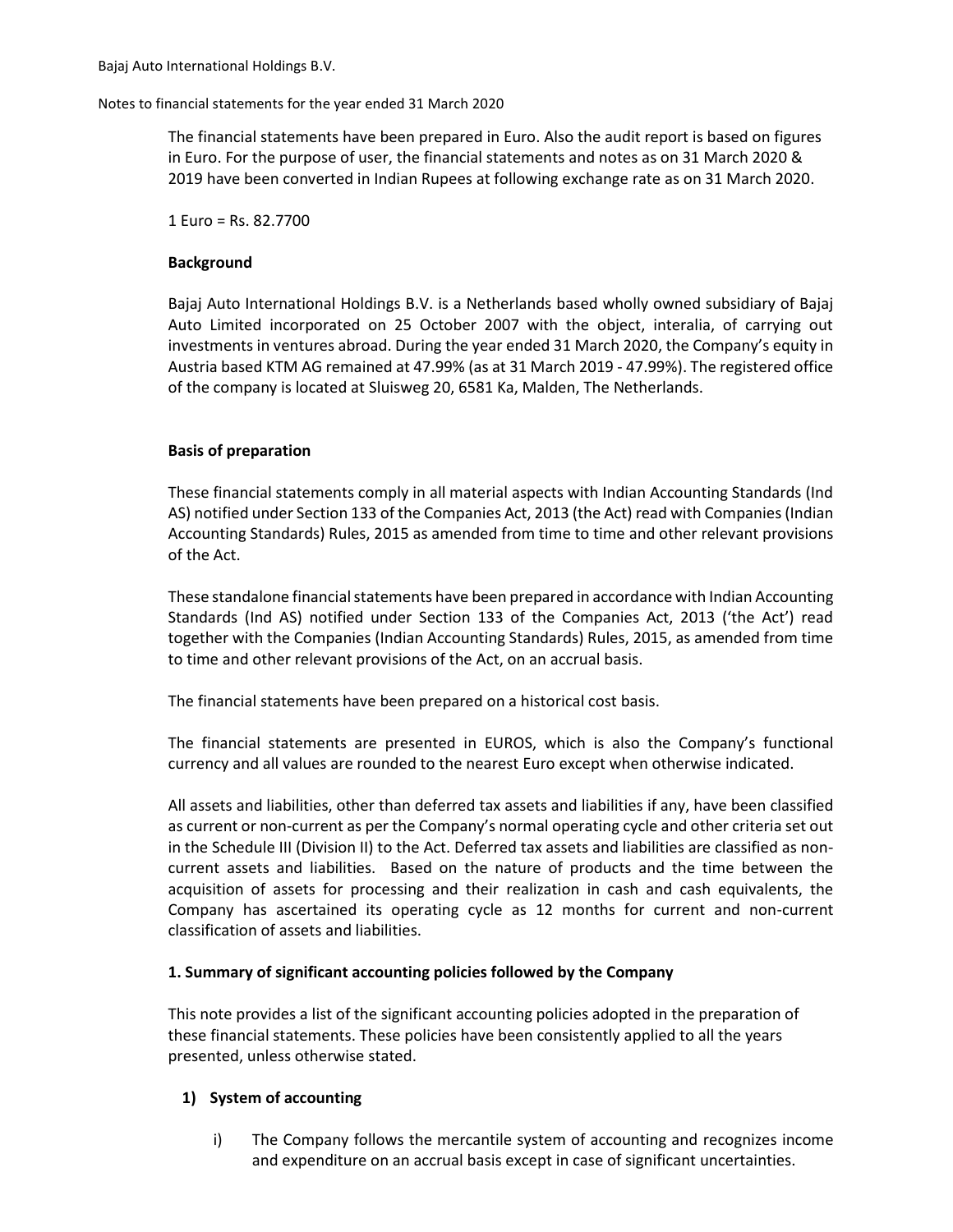- ii) Financial Statements are prepared on a historical cost basis.
- iii) The financial statements are presented in Euro, which is also the company's functional currency.
- iv) All assets and liabilities have been classified as current or non-current as per the Company's normal operating cycle. Based on the nature of operations and the time between the acquisition of assets for processing and their realization in cash and cash equivalents, the Company has ascertained its operating cycle as 12 months for the purpose of current or non-current classification of assets and liabilities.
- vi) Estimates and Assumptions used in the preparation of the financial statements are based upon management's evaluation of the relevant facts and circumstances as of the date of the Financial Statements, which may differ from the actual results at a subsequent date.

### **2) Revenue recognition:**

The Company recognizes income on accrual basis. However, where the ultimate collection of the same lacks reasonable certainty, the Company recognizes revenue when the amount of revenue can be reliably measured and it is probable that future economic benefits will flow to the Company.

Dividends are recognized in the Statement of Profit and Loss only when the right to receive payment is established and it is probable that the economic benefits associated with the dividend will flow to the Company and that the amount of dividend can be measured reliably.

Interest is accrued over the period of Loan.

The Company recognizes income on accrual basis. However, where the ultimate collection of the same lacks reasonable certainty, revenue recognition is postponed to the extent revenue is reasonably certain and can be reliably measured.

### **3) Investments**

Investment in associate is recognized at cost. Cost represents the amount paid for the acquisitions of said investments.

The company assesses at the end of each reporting period, if there are any indications that the said investments may be impaired. If so, the company estimates the recoverable value / amount of the investments and provides for impairment, if any i.e. the deficit in the recoverable value over cost.

### **4) Foreign currency transactions**

Items included in the financial statements are measured using the currency of the primary economic environment in which the Company operates ('the functional currency'). On initial recognition, all foreign currency transactions are recorded at the foreign exchange rate on the date of the transaction. Monetary assets and liabilities in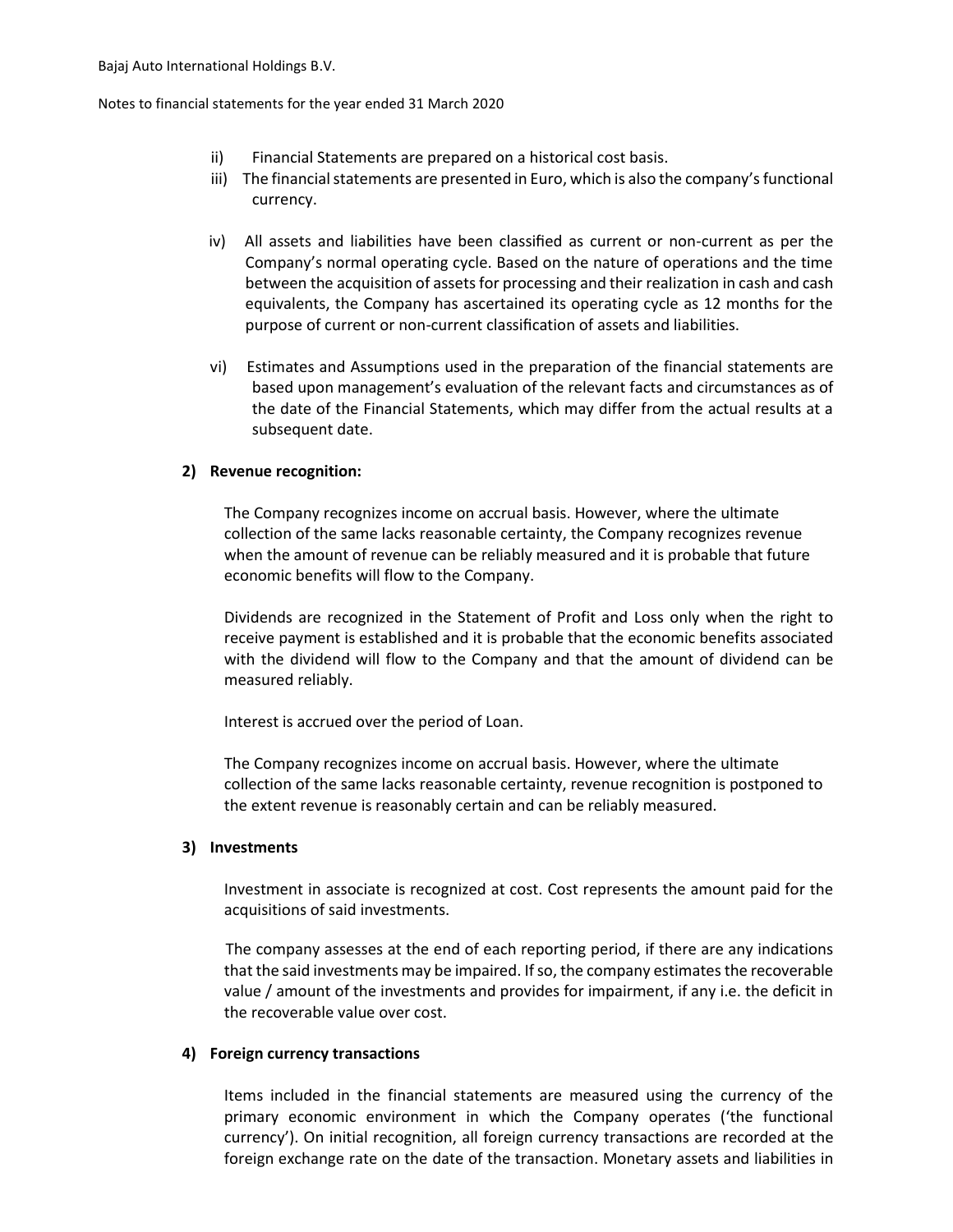foreign currency outstanding at the close of the year are revalorized at the appropriate exchange rate prevailing at the close of the year. The gain or loss on decrease/increase in reporting currency due to fluctuations in foreign exchange rates, in case of monetary assets and liabilities in foreign currency, are recognized in the Statement of Profit and Loss.

### **5) Taxation**

- a) Current income tax assets and liabilities are measured at the amount expected to be recovered from or paid to the taxation authorities. The tax rates and tax laws used to compute the amount are those that are enacted or substantively enacted, at the reporting date in the country where the Company operates and generates taxable income.
- b) Current income tax relating to items recognized outside profit or loss is recognized outside profit or loss (either in other comprehensive income or in equity). Current tax items are recognized in correlation to the underlying transaction either in OCI or directly in equity. Management periodically evaluates positions taken in the tax returns with respect to situations in which applicable tax regulations are subject to interpretation and establishes provisions where appropriate.
- c) Deferred tax is provided using the liability method on temporary differences arising between the tax base of assets and liabilities and their carrying amounts in the financial statements. Deferred tax is determined using tax rates that have been enacted or substantially enacted by the end of the reporting period and are expected to apply when the related deferred tax asset is realized or the deferred tax liability is settled.

Deferred tax assets are recognized for all deductible temporary differences and unused tax losses only if it is probable that future taxable amounts will be available to utilize those temporary differences.

### **6) Provisions**

The Company creates a provision when there is a present obligation as a result of past events, it is probable that an outflow of resources embodying economic benefits will be required to settle the obligation and a reliable estimate can be made of the amount of the obligation.

### **7) Earnings per Share**

Basic earnings per share is calculated by dividing the net profit or loss for the period attributable to equity shareholders by the weighted average number of equity shares outstanding during the period. Earnings considered in ascertaining the Company's earnings per share is the net profit for the period. The weighted average number of equity shares outstanding during the period and all periods presented is adjusted for events such as bonus shares, other than conversion of potential equity shares that have changed the number of equity shares outstanding without corresponding change in resources.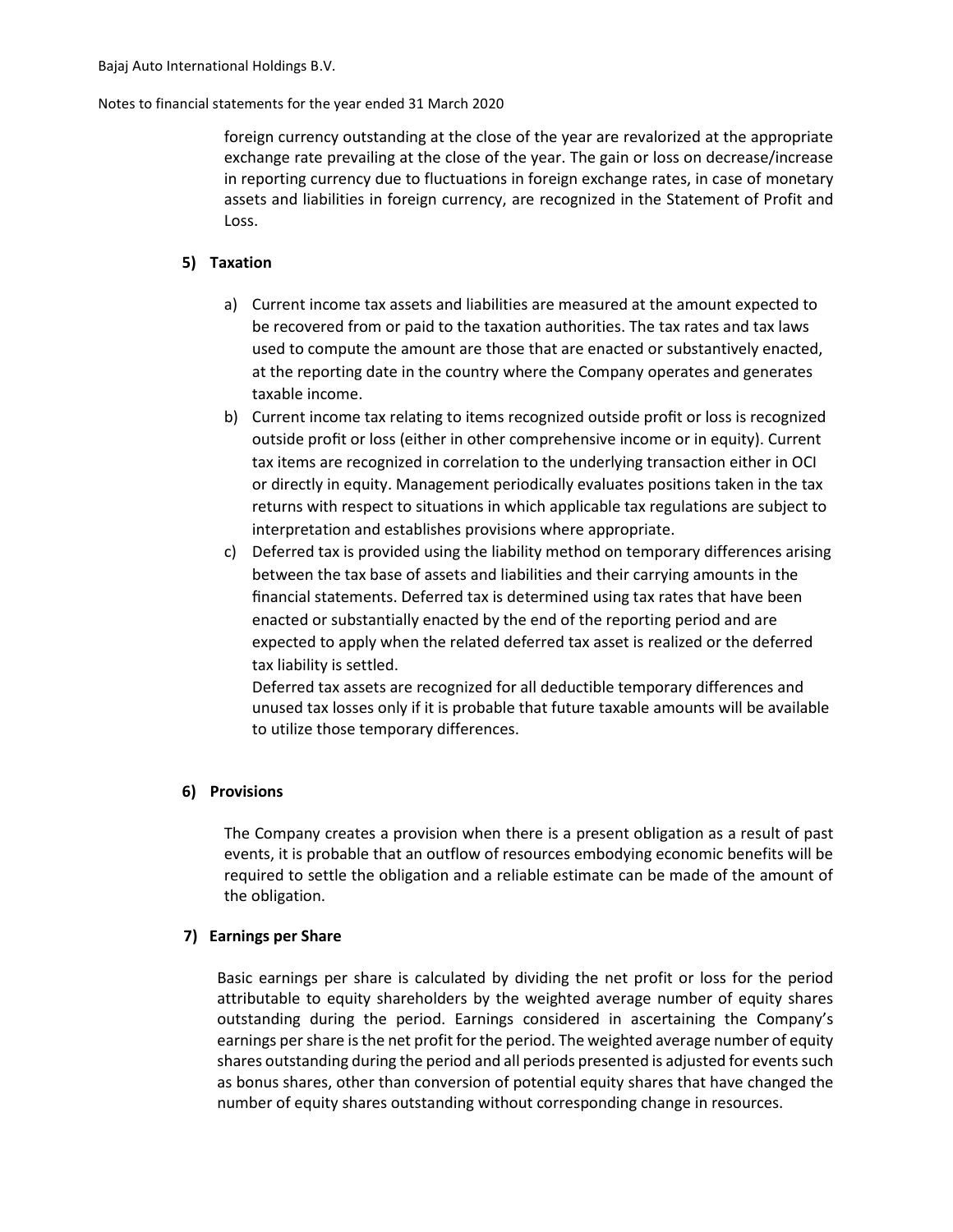### **Notes to financial statements for the year ended 31 March 2020**

| 2 | <b>Investments</b>                         |                               |                               |                                               |                                      |
|---|--------------------------------------------|-------------------------------|-------------------------------|-----------------------------------------------|--------------------------------------|
|   |                                            | <b>Non-Current</b>            |                               | <b>Non-Current</b>                            |                                      |
|   |                                            | As at                         |                               | As at                                         |                                      |
|   |                                            | 31 March 2020                 | 31 March 2019                 | 31 March 2020                                 | 31 March 2019                        |
|   |                                            | <b>EUROS</b>                  | <b>EUROS</b>                  | <b>Rs</b> in Crores                           | <b>Rs</b> in Crores                  |
|   | In Equity Shares "at cost, unquoted"       |                               |                               |                                               |                                      |
|   | 5,204,864 equity Shares of Euro 1 each     |                               |                               |                                               |                                      |
|   | in KTM AG                                  | 198,109,356.60                | 198, 109, 356.60              | 1,639.75                                      | 1,639.75                             |
|   |                                            | 198,109,356.60                | 198,109,356.60                | 1,639.75                                      | 1,639.75                             |
| 3 | Cash and cash equivalents                  |                               |                               |                                               |                                      |
|   |                                            | <b>Current</b>                |                               | <b>Current</b>                                |                                      |
|   |                                            | As at                         |                               |                                               |                                      |
|   |                                            | 31 March 2020<br><b>EUROS</b> | 31 March 2019<br><b>EUROS</b> | As at<br>31 March 2020<br><b>Rs</b> in Crores | 31 March 2019<br><b>Rs</b> in Crores |
|   |                                            |                               |                               |                                               |                                      |
|   | <b>Balances with banks</b>                 |                               |                               |                                               |                                      |
|   | In current accounts                        | 914,149.89                    | 1,228,376.01                  | 7.57                                          | 10.17                                |
|   |                                            | 914,149.89                    | 1,228,376.01                  | 7.57                                          | 10.17                                |
|   |                                            |                               |                               |                                               |                                      |
| 4 | Other current assets                       |                               |                               |                                               |                                      |
|   | (Unsecured, good, unless stated otherwise) |                               |                               |                                               |                                      |
|   |                                            | Current                       |                               | Current                                       |                                      |
|   |                                            | As at<br>31 March 2020        | 31 March 2019                 | As at<br>31 March 2020                        | 31 March 2019                        |
|   |                                            | <b>EUROS</b>                  | <b>EUROS</b>                  | <b>Rs</b> in Crores                           | <b>Rs</b> in Crores                  |
|   | Prepaid expenses                           | 7,603.11                      | 7,410.46                      | 0.06                                          | 0.06                                 |

### **5 Equity share capital**

|                                             | As at          |                      | As at                |                     |
|---------------------------------------------|----------------|----------------------|----------------------|---------------------|
|                                             | 31 March 2020  | <b>31 March 2019</b> | <b>31 March 2020</b> | 31 March 2019       |
|                                             | <b>EUROS</b>   | <b>EUROS</b>         | <b>Rs</b> in Crores  | <b>Rs</b> in Crores |
| <b>Authorised</b>                           |                |                      |                      |                     |
| 2,000,000 equity shares of Euro 100 each    | 200,000,000,00 | 200,000,000,00       | 1.655.40             | 1,655.40            |
| Issued, subscribed and fully paid-up shares |                |                      |                      |                     |
| 1,980,000 equity shares of Euro 100 each    | 198,000,000.00 | 198,000,000,00       | 1,638.85             | 1,638.85            |
|                                             | 198,000,000.00 | 198,000,000.00       | 1.638.85             | 1,638.85            |

**7,603.11 7,410.46 0.06 0.06 0.06** 

### **Details of shareholders holding more than 5% shares in the Company**

|                                           | As at         |           | As at<br>31 March 2019 |           |
|-------------------------------------------|---------------|-----------|------------------------|-----------|
|                                           | 31 March 2020 |           |                        |           |
| Equity shares of Euro 100 each fully paid | Nos.          | % Holding | Nos.                   | % Holding |
|                                           |               |           |                        |           |
| Bajaj Auto Limited                        | .980.000      | 100.00%   | 1.980.000              | 100.00%   |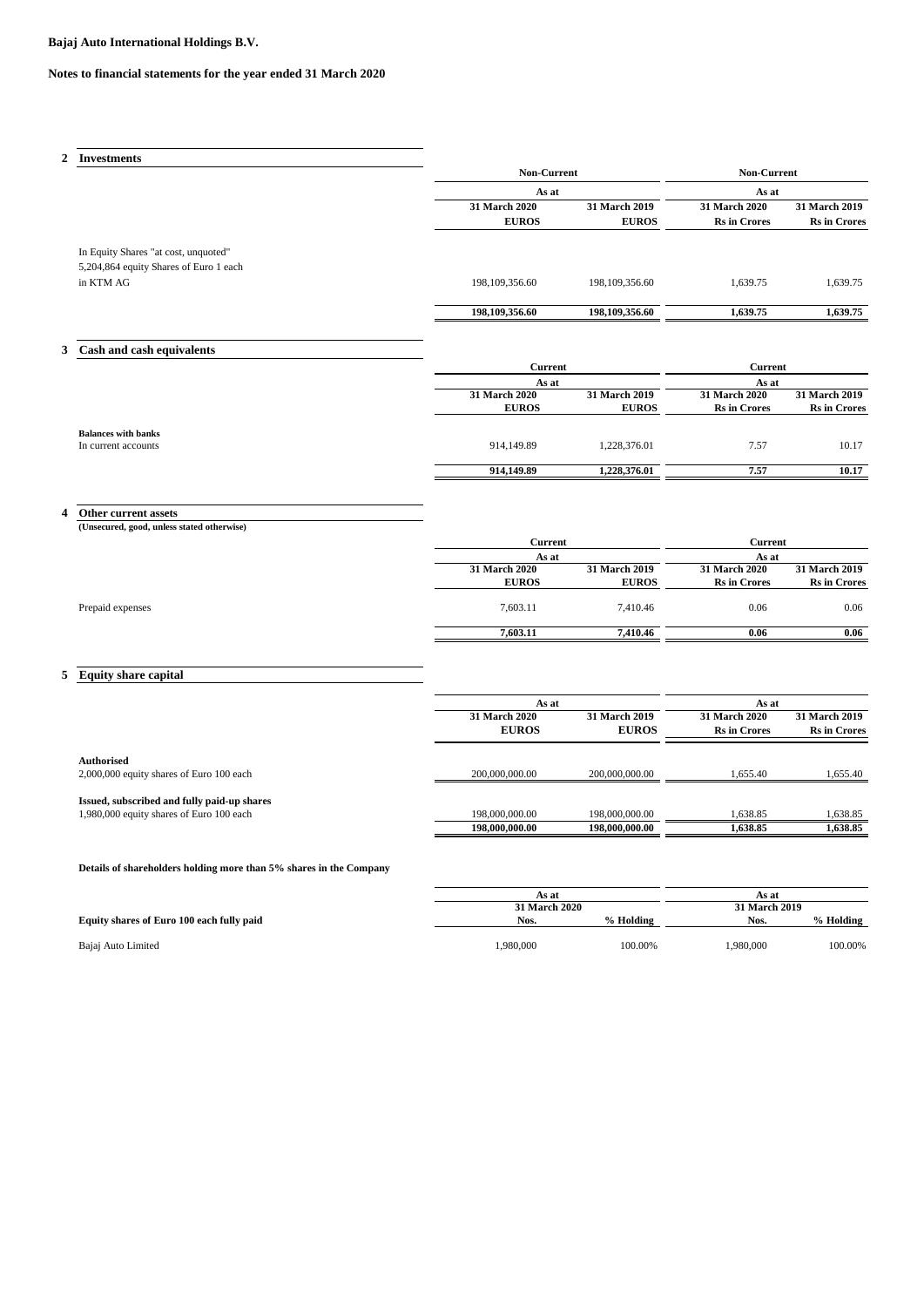#### **Notes to financial statements for the year ended 31 March 2020**

### **6 Other equity**

|                                         | As at                         |                               | As at                                |                                      |
|-----------------------------------------|-------------------------------|-------------------------------|--------------------------------------|--------------------------------------|
|                                         | 31 March 2020<br><b>EUROS</b> | 31 March 2019<br><b>EUROS</b> | 31 March 2020<br><b>Rs</b> in Crores | 31 March 2019<br><b>Rs</b> in Crores |
| <b>Retained earnings</b>                |                               |                               |                                      |                                      |
| Balance as at the beginning of the year | 1,337,245.63                  | 1,582,088.55                  | 11.06                                | 13.08                                |
| Profit for the year                     | 25,923,863.97                 | 11,635,157.08                 | 214.57                               | 96.31                                |
| Less: Appropriations                    |                               |                               |                                      |                                      |
| Interim dividend                        | 26,235,000.00                 | 11,880,000.00                 | 217.14                               | 98.33                                |
| Total appropriations                    | 26,235,000.00                 | 11.880,000.00                 | 217.14                               | 98.33                                |
| Balance in retained earnings            | 1.026.109.60                  | 1.337.245.63                  | 8.49                                 | 11.06                                |
|                                         | 1,026,109.60                  | 1,337,245.63                  | 8.49                                 | 11.06                                |

### **7 Other current liabilities**

| As at                                |                               | As at                                       |                                      |
|--------------------------------------|-------------------------------|---------------------------------------------|--------------------------------------|
| <b>31 March 2020</b><br><b>EUROS</b> | 31 March 2019<br><b>EUROS</b> | <b>31 March 2020</b><br><b>Rs</b> in Crores | 31 March 2019<br><b>Rs</b> in Crores |
| 5,000.00                             | 7.897.44                      | 0.04                                        | 0.07                                 |
| 5.000.00                             | 7.897.44                      | 0.04                                        | 0.07                                 |

### **8 Revenue from operations**

|                                                           | As at                                |                                      | As at                                       |                                      |
|-----------------------------------------------------------|--------------------------------------|--------------------------------------|---------------------------------------------|--------------------------------------|
|                                                           | <b>31 March 2020</b><br><b>EUROS</b> | <b>31 March 2019</b><br><b>EUROS</b> | <b>31 March 2020</b><br><b>Rs</b> in Crores | 31 March 2019<br><b>Rs</b> in Crores |
| Other operating revenue<br>Dividend income on investments | 26,024,320.00                        | 11,710,944.00                        | 215.40                                      | 96.93                                |
|                                                           | 26,024,320.00                        | 11,710,944.00                        | 215.40                                      | 96.93                                |

### **9 Other expenses**

|                              | As at                                |                               |                                             | As at                                       |  |
|------------------------------|--------------------------------------|-------------------------------|---------------------------------------------|---------------------------------------------|--|
|                              | <b>31 March 2020</b><br><b>EUROS</b> | 31 March 2019<br><b>EUROS</b> | <b>31 March 2020</b><br><b>Rs</b> in Crores | <b>31 March 2019</b><br><b>Rs</b> in Crores |  |
| Legal & Professional charges | 24,984.33                            | 11,346.14                     | 0.21                                        | 0.09                                        |  |
| <b>Bank Charges</b>          | 4,584.35                             | 4,657.70                      | 0.04                                        | 0.04                                        |  |
| Directors Fees               | 7.574.58                             | 7.413.12                      | 0.06                                        | 0.06                                        |  |
| <b>Management Fees</b>       | 63,312.77                            | 52,369.96                     | 0.52                                        | 0.43                                        |  |
|                              | 100.456.03                           | 75,786.92                     | 0.83                                        | 0.62                                        |  |

### **10 Earnings Per Share (EPS)**

|                                                                     | As at                |               | As at         |               |
|---------------------------------------------------------------------|----------------------|---------------|---------------|---------------|
|                                                                     | <b>31 March 2020</b> | 31 March 2019 | 31 March 2020 | 31 March 2019 |
|                                                                     |                      |               |               |               |
| a. Profit for the year (Euro)                                       | 25.923.864           | 11.635.157.08 | 214.57        | 96.30         |
| Weighted average number of shares outstanding during the year (Nos) | .980,000             | 1.980.000     | 1.980.000     | .980,000      |
| b. Earnings per share (Basic and Diluted) [Euro ]                   | 13.09                | 5.88          | 1.083.69      | 486.36        |
| Face value per share (Euro)                                         | 100.00               | 100.00        |               |               |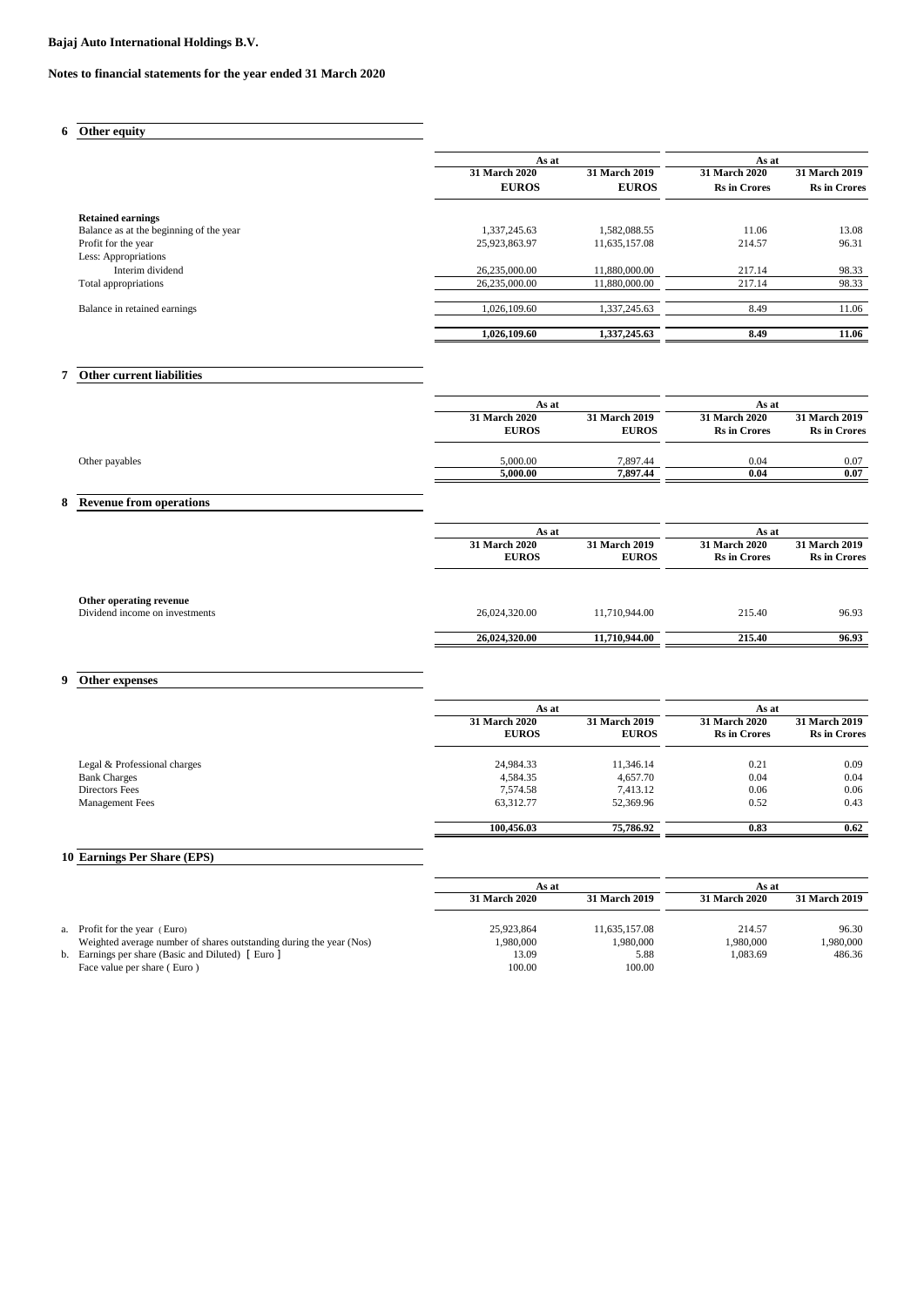### **Notes to financial statements for the year ended 31 March 2020**

**Bajaj Auto International Holdings B.V.**

**11 Disclosure of transactions with related parties as required by the Indian Accounting Standard 24**

| Euros |                    |                                                               |                          |                            |                          |                    |                          | <b>Rs</b> in Crores        |                          |                    |
|-------|--------------------|---------------------------------------------------------------|--------------------------|----------------------------|--------------------------|--------------------|--------------------------|----------------------------|--------------------------|--------------------|
| Sr.   | Name of related    | <b>Nature of transaction</b>                                  |                          | 2019-20                    |                          | 2018-19            |                          | 2019-20                    | 2018-19                  |                    |
| No    | party and          |                                                               | <b>Transaction value</b> | <b>Outstanding amounts</b> | <b>Transaction value</b> | Outstanding        | <b>Transaction value</b> | <b>Outstanding amounts</b> | <b>Transaction value</b> | Outstanding        |
|       | Nature of          |                                                               |                          | carried in the Balance     |                          | amounts carried in |                          | carried in the Balance     |                          | amounts carried in |
|       | relationship       |                                                               |                          | Sheet                      |                          | the Balance Sheet  |                          | Sheet                      |                          | the Balance Sheet  |
|       |                    |                                                               |                          |                            |                          |                    |                          |                            |                          |                    |
|       | A Holding Company  |                                                               |                          |                            |                          |                    |                          |                            |                          |                    |
|       |                    |                                                               |                          |                            |                          |                    |                          |                            |                          |                    |
|       | Bajaj Auto Limited | Contribution to equity<br>(1,980,000 shares of Euro 100 each) |                          | 198,000,000.00             |                          | 198,000,000.00     |                          | 1,638.85                   |                          | 1,638.85           |
|       |                    |                                                               |                          |                            |                          |                    |                          |                            |                          |                    |
|       |                    | Interim Dividend Paid                                         | 26,235,000.00            |                            | 11,880,000.00            |                    | 217.15                   |                            | 98.33                    |                    |
|       |                    |                                                               |                          |                            |                          |                    |                          |                            |                          |                    |
| в     | Associate          |                                                               |                          |                            |                          |                    |                          |                            |                          |                    |
|       | KTM AG             | Investment   5,204,864 Shares of Euro 1 each]                 |                          | 198,109,357.00             |                          | 198,109,357.00     |                          | 1,639.75                   |                          | 1,639.75           |
|       |                    |                                                               |                          |                            |                          |                    |                          |                            |                          |                    |
|       |                    | Dividend Received                                             | 26,024,320.00            |                            | 11,710,944.00            |                    | 215.40                   |                            | 96.93                    |                    |
|       |                    |                                                               |                          |                            |                          |                    |                          |                            |                          |                    |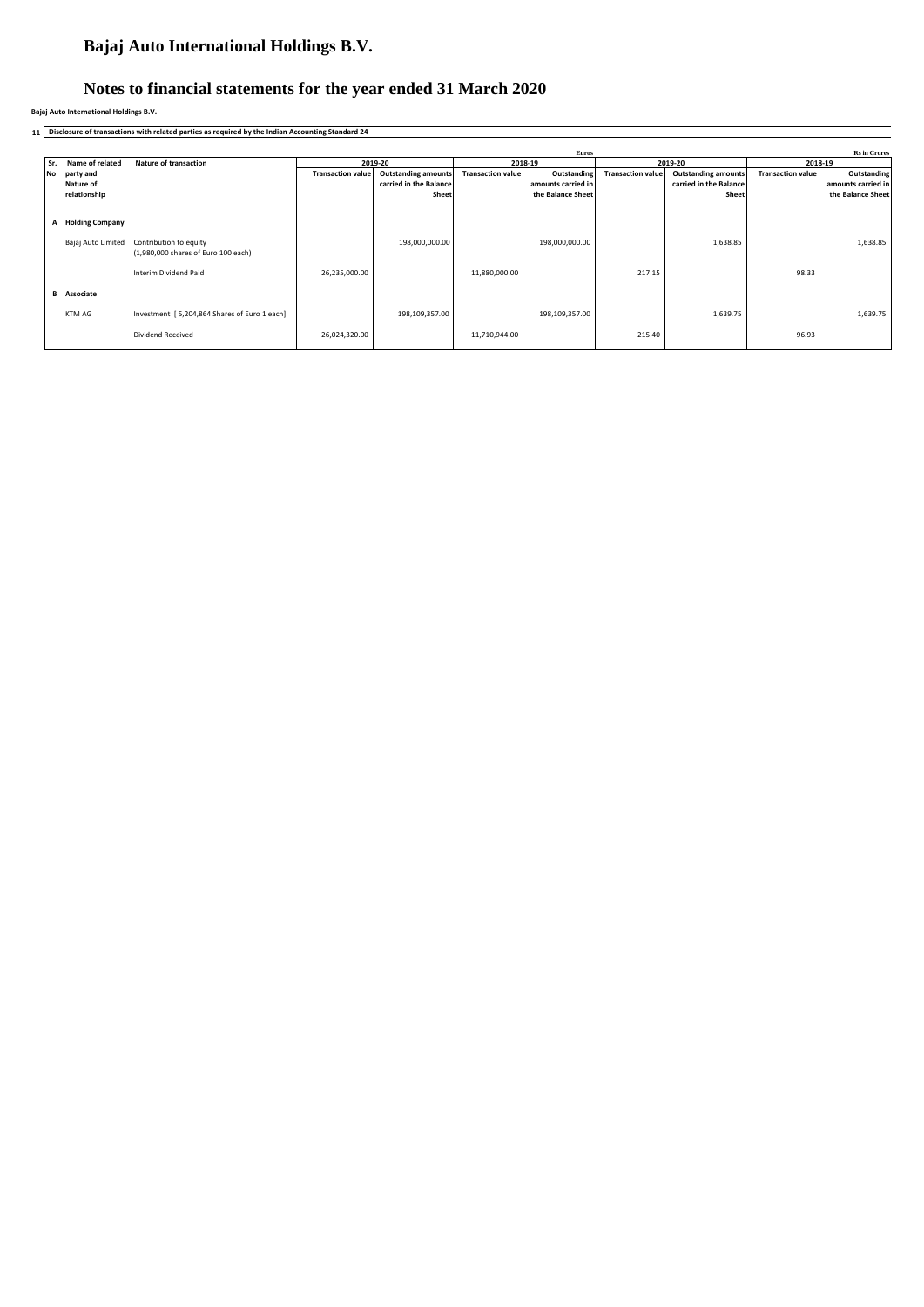#### **Notes to financial statements for the year ended 31 March 2020**

**12** In absence of taxable profits as per applicable law, no provision for tax has been made

As per our report of even date

For S R B C & Co LLP On behalf of the Board of Directors Chartered Accountants IQEQ Management (Netherlands) B.V. Mark Arends Firm Registration Number: 324982E/E300003 Managing Director A Managing Director A

per Arvind Sethi **S. Ravikumar** S. Ravikumar **S. Ravikumar** R.J. Knunz Partner Managing Director B Managing Director B Membership Number: 89802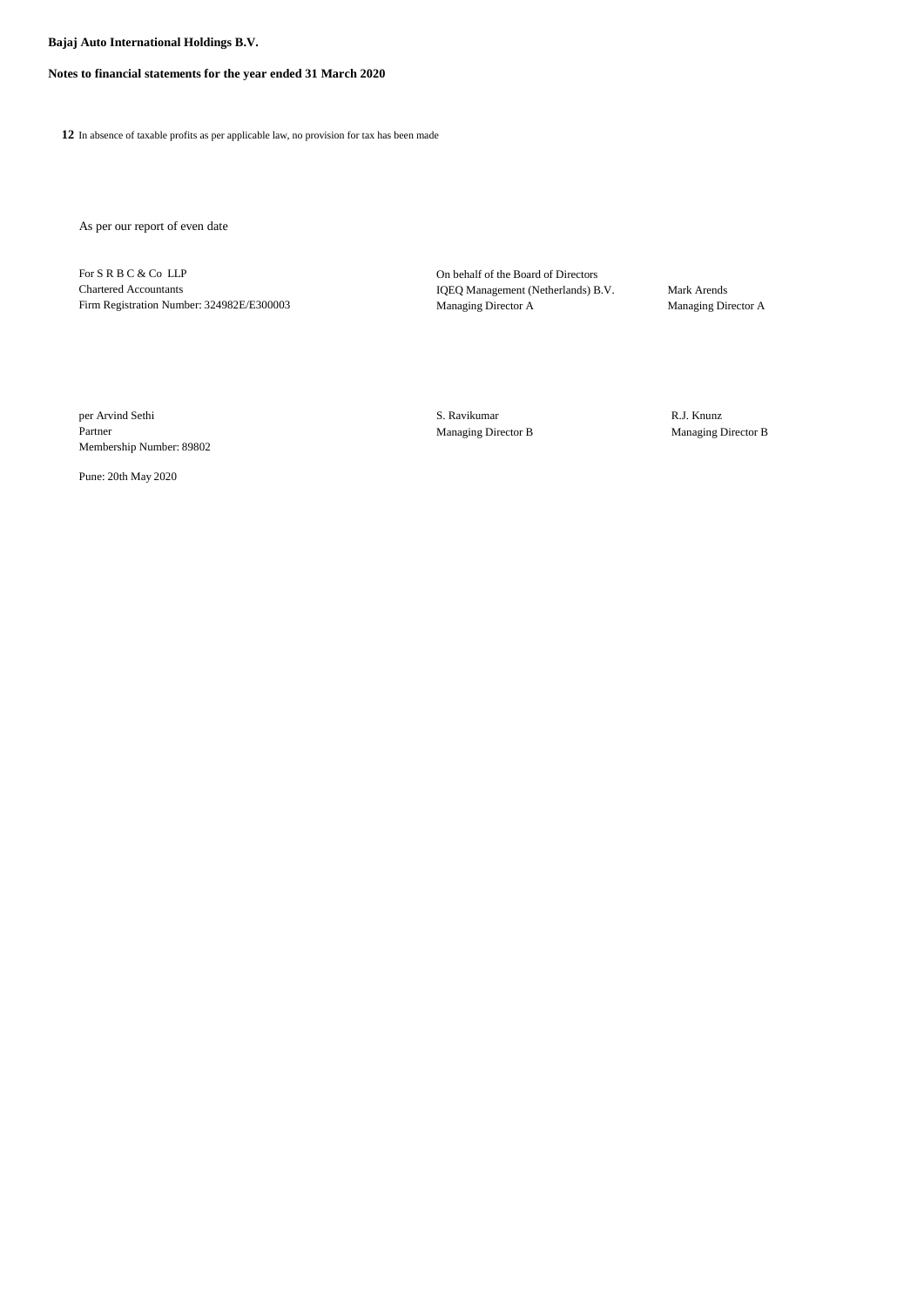#### **BAJAJ AUTO INTERNATIONAL HOLDINGS B.V. CONSOLIDATED BALANCE SHEET AS AT 31 MARCH 2020**

|                                      |                |                          | <b>Euros</b>        |                     | <b>Rs</b> in Crores      |
|--------------------------------------|----------------|--------------------------|---------------------|---------------------|--------------------------|
| <b>Particulars</b>                   | Note No.       | As at 31 March 2020      | As at 31 March 2019 | As at 31 March 2020 | As at 31 March 2019      |
| <b>ASSETS</b>                        |                |                          |                     |                     |                          |
| Non-current assets                   |                |                          |                     |                     |                          |
| Financial assets                     |                |                          |                     |                     |                          |
| Investments                          | $\overline{c}$ | 277,518,117.22           | 264, 265, 031.29    | 2,297.02            | 2,187.32                 |
|                                      |                | 277,518,117.22           | 264, 265, 031.29    | 2,297.02            | 2,187.32                 |
|                                      |                |                          |                     |                     |                          |
| Goodwill on investment in associates |                | 78,998,488.00            | 78,998,488.00       | 653.87              | 653.87                   |
| <b>Current</b> assets                |                |                          |                     |                     |                          |
| Financial assets                     |                |                          |                     |                     |                          |
| Cash and cash equivalents            | 3              | 914,149.89               | 1,228,376.01        | 7.57                | 10.17                    |
|                                      |                |                          |                     |                     |                          |
| Other current assets                 | 4              | 7,603.11                 | 7,410.46            | 0.06                | 0.06                     |
|                                      |                | 921,753.00               | 1,235,786.47        | 7.63                | 10.23                    |
| <b>Total</b>                         |                | 357,438,358.22           | 344,499,305.76      | 2,958.52            | 2,851.42                 |
| <b>EQUITY AND LIABILITIES</b>        |                |                          |                     |                     |                          |
| Equity                               |                |                          |                     |                     |                          |
| Equity share capital                 | 5              | 198,000,000.00           | 198,000,000.00      | 1,638.85            | 1,638.85                 |
| Other equity                         | 6              | 159,433,358.22           | 146,491,408.32      | 1,319.63            | 1,212.50                 |
|                                      |                | 357,433,358.22           | 344,491,408.32      | 2,958.48            | 2,851.35                 |
| <b>Current liabilities</b>           |                |                          |                     |                     |                          |
| <b>Financial liabilities</b>         |                |                          |                     |                     |                          |
| Other current liabilities            | $\overline{7}$ | 5,000.00                 | 7,897.44            | 0.04                | 0.07                     |
|                                      |                |                          |                     |                     |                          |
|                                      |                | 5,000.00                 | 7,897.44            | 0.04                | 0.07                     |
| <b>Total</b>                         |                | 357,438,358.22           | 344,499,305.76      | 2,958.52            | 2,851.42                 |
|                                      |                | $\overline{\phantom{a}}$ | $\sim$              | $\blacksquare$      | $\overline{\phantom{a}}$ |

Summary of significant accounting policies followed by the Company 1

The accompanying notes are an integral part of the consolidated financial statements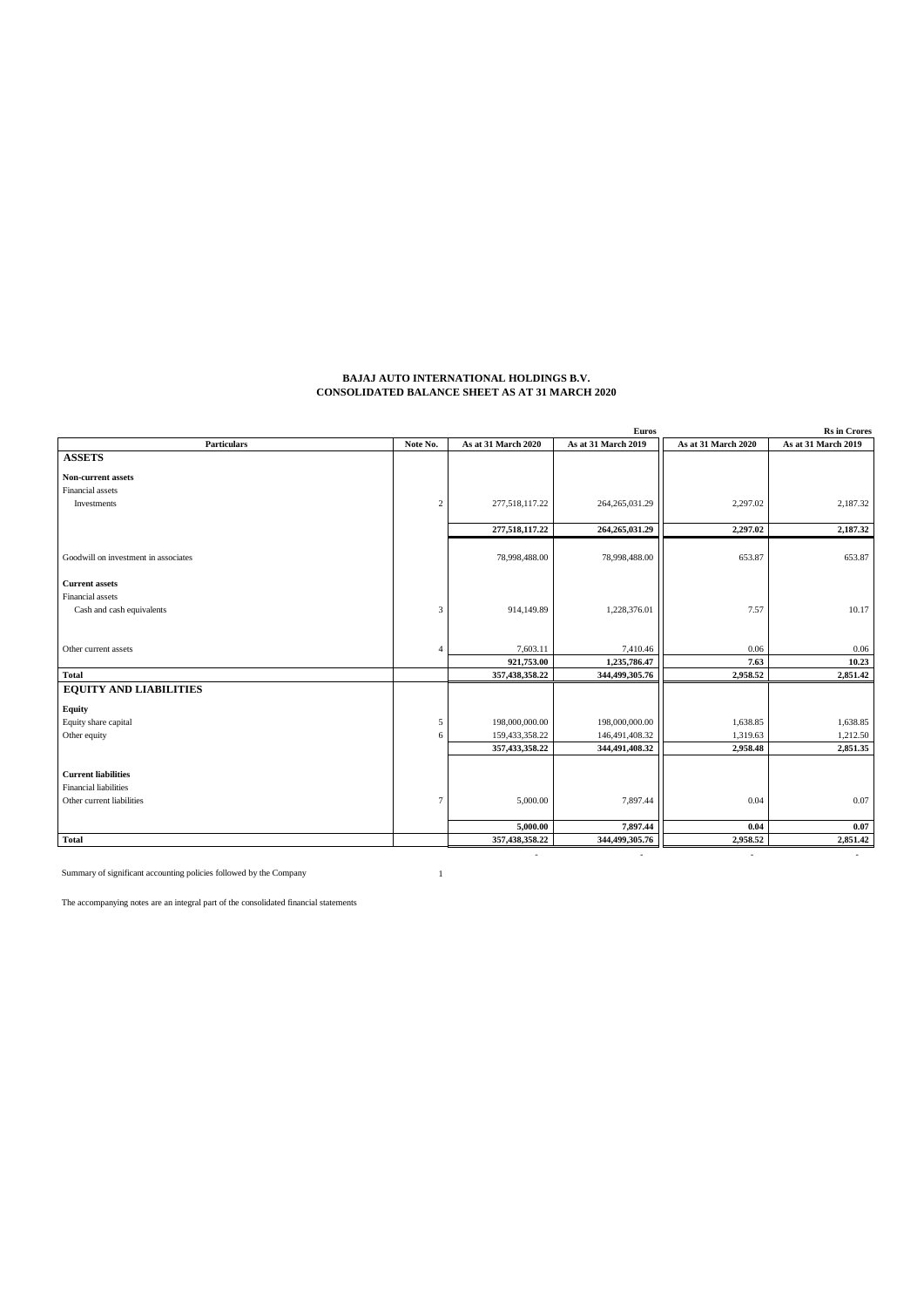#### **CONSOLIDATED STATEMENT OF PROFIT AND LOSS FOR THE YEAR ENDED 31 MARCH 2020**

|                                                                                                                                                               |          |                                    | <b>Euros</b>                |                              | <b>Rs</b> in Crores                |
|---------------------------------------------------------------------------------------------------------------------------------------------------------------|----------|------------------------------------|-----------------------------|------------------------------|------------------------------------|
| <b>Particulars</b>                                                                                                                                            | Note No. | <b>Year ended</b><br>31 March 2020 | Year ended<br>31 March 2019 | Year ended<br>31 March 2020  | <b>Year ended</b><br>31 March 2019 |
| <b>Total income</b>                                                                                                                                           |          |                                    |                             | $\qquad \qquad \blacksquare$ | $\sim$                             |
| <b>Expenses</b>                                                                                                                                               |          |                                    |                             |                              |                                    |
| Other expenses                                                                                                                                                | 8        | 100,456.03                         | 75,786.92                   | 0.83                         | 0.62                               |
| <b>Total expenses</b>                                                                                                                                         |          | 100,456.03                         | 75,786.92                   | 0.83                         | 0.62                               |
| Profit before tax                                                                                                                                             |          | (100, 456.03)                      | (75, 786.92)                | (0.83)                       | (0.62)                             |
| Tax expense                                                                                                                                                   |          |                                    |                             | ÷,                           | $\sim$                             |
| Profit after tax                                                                                                                                              |          | (100, 456.03)                      | (75, 786.92)                | (0.83)                       | (0.62)                             |
| Share of profits from Associates                                                                                                                              |          | 40,645,452.48                      | 43,054,231.87               | 336.42                       | 356.36                             |
| Profit for the year                                                                                                                                           |          | 40.544.996.45                      | 42,978,444.95               | 335.59                       | 355.74                             |
| Other comprehensive income<br>Items that will not be reclassified to profit or loss<br>Actuarial gains/(losses) of defined benefit plans - share of associate |          | (988, 594.00)                      | (400, 716.50)               | (8.18)                       | (3.32)                             |
| Items that will be reclassified to profit or loss                                                                                                             |          |                                    |                             |                              |                                    |
| Other adjustments - share of associate                                                                                                                        |          | (379, 452.55)                      | (643, 015.91)               | (3.14)                       | (5.32)                             |
| Other comprehensive income (net of tax)                                                                                                                       |          | (1,368,046.55)                     | (1,043,732.41)              | (11.32)                      | (8.64)                             |
| Total comprehensive income for the year                                                                                                                       |          | 39,176,949.90                      | 41,934,712.54               | 324.27                       | 347.10                             |
| Basic and diluted Earnings per share (in Euro)<br>(Nominal value per share Euro 100)                                                                          | 9        | 20.48                              | 21.71                       | 1,694.90                     | 1,796.62                           |

Summary of significant accounting policies followed by the Company 1

The accompanying notes are an integral part of the consolidated financial statements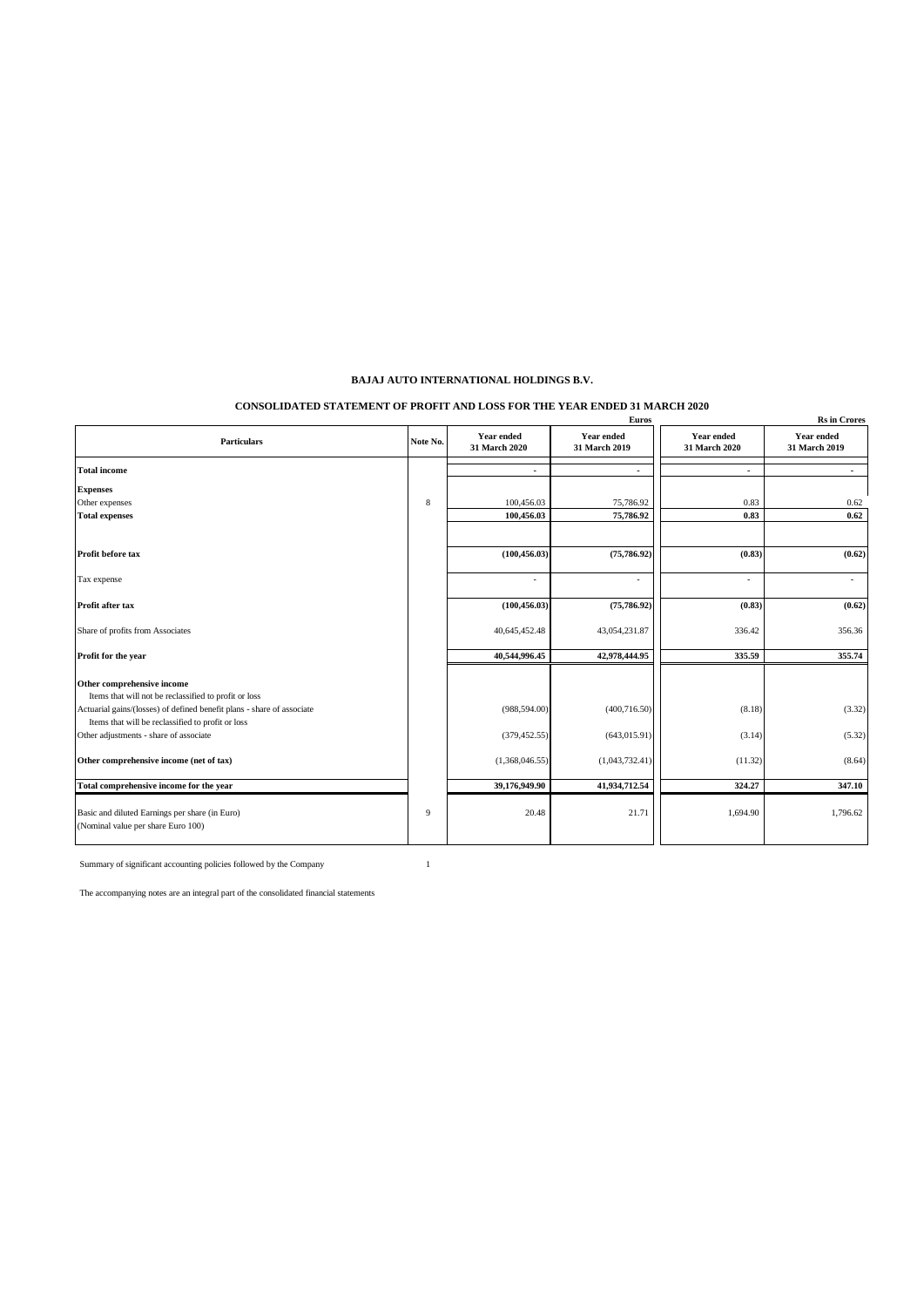#### **STATEMENT OF CHANGES IN EQUITY FOR THE YEAR ENDED 31 MARCH 2020**

#### **A. Equity share capital**

|                                                                                 | <b>Euros</b>       | <b>Rs</b> in Crores                        |                                    |                             |                             |
|---------------------------------------------------------------------------------|--------------------|--------------------------------------------|------------------------------------|-----------------------------|-----------------------------|
| <b>Particulars</b>                                                              | <b>Note</b><br>No. | Year ended<br>31 March 2020                | <b>Year ended</b><br>31 March 2019 | Year ended<br>31 March 2020 | Year ended<br>31 March 2019 |
| At the beginning of the year<br>Changes in equity share capital during the year |                    | 198,000,000.00<br>$\overline{\phantom{a}}$ | 198,000,000,00<br>$\sim$           | 1,638.85                    | 1,638.85<br>$\sim$          |
| At the end of the year                                                          |                    | 198,000,000,00                             | 198,000,000,00                     | 1,638.85                    | 1,638.85                    |
|                                                                                 |                    |                                            |                                    |                             |                             |
|                                                                                 |                    |                                            |                                    |                             |                             |

### **B. Other equity**

| <b>Rs</b> in Crores<br><b>Euros</b>                         |             |                        |                                                                                         |                   |                          |                           |          |
|-------------------------------------------------------------|-------------|------------------------|-----------------------------------------------------------------------------------------|-------------------|--------------------------|---------------------------|----------|
| <b>Particulars</b>                                          | Note<br>No. |                        | <b>Reserves and surplus</b><br><b>Reserves and surplus</b><br><b>Total other equity</b> |                   |                          | <b>Total other equity</b> |          |
|                                                             |             | <b>General Reserve</b> | <b>Retained earnings</b>                                                                |                   | <b>General Reserve</b>   | <b>Retained earnings</b>  |          |
|                                                             |             |                        |                                                                                         |                   |                          |                           |          |
| Balance as at 31 March 2018                                 | 6           | 2,134,847.19           | 114,301,848.59                                                                          | 116,436,695.78    | 17.67                    | 946.07                    | 963.74   |
|                                                             |             |                        |                                                                                         |                   |                          |                           |          |
| Profit for the year                                         |             |                        | 42,978,444.95                                                                           | 42,978,444.95     | $\overline{\phantom{a}}$ | 355.74                    | 355.74   |
| Other comprehensive income (net of tax)                     |             | (1,043,732.41)         |                                                                                         | (1,043,732.41)    | (8.64)                   |                           | (8.64)   |
| Total comprehensive income for the year ended 31 March 2019 |             | (1,043,732.41)         | 42,978,444.95                                                                           | 41,934,712.54     | (8.64)                   | 355.74                    | 347.10   |
| Interim dividend, declared and paid during the year         |             |                        | (11,880,000.00)                                                                         | (11,880,000.00)   | $\overline{\phantom{a}}$ | (98.33)                   | (98.33)  |
| Balance as at 31 March 2019                                 | 6           | 1.091.114.78           | 145,400,293.54                                                                          | 146,491,408.32    | 9.03                     | 1,203.48                  | 1,212.51 |
|                                                             |             |                        |                                                                                         |                   |                          |                           |          |
| Profit for the year                                         |             |                        | 40,544,996.45                                                                           | 40,544,996.45     |                          | 335.59                    | 335.59   |
| Other comprehensive income (net of tax)                     |             | (1,368,046.55)         |                                                                                         | (1,368,046.55)    | (11.32)                  |                           | (11.32)  |
| Total comprehensive income for the year ended 31 March 2020 |             | (1,368,046.55)         | 40,544,996.45                                                                           | 39,176,949.90     | (11.32)                  | 335.59                    | 324.27   |
| Interim dividend, declared and paid during the year         |             |                        | (26, 235, 000.00)                                                                       | (26, 235, 000.00) | $\overline{\phantom{a}}$ | (217.14)                  | (217.14) |
| Balance as at 31 March 2020                                 | 6           | (276, 931, 77)         | 159,710,289.99                                                                          | 159,433,358.22    | (2.29)                   | 1,321.93                  | 1,319.64 |

Summary of significant accounting policies followed by the Company  $\hfill\relax{\rm 1}$ 

The accompanying notes are an integral part of the consolidated financial statements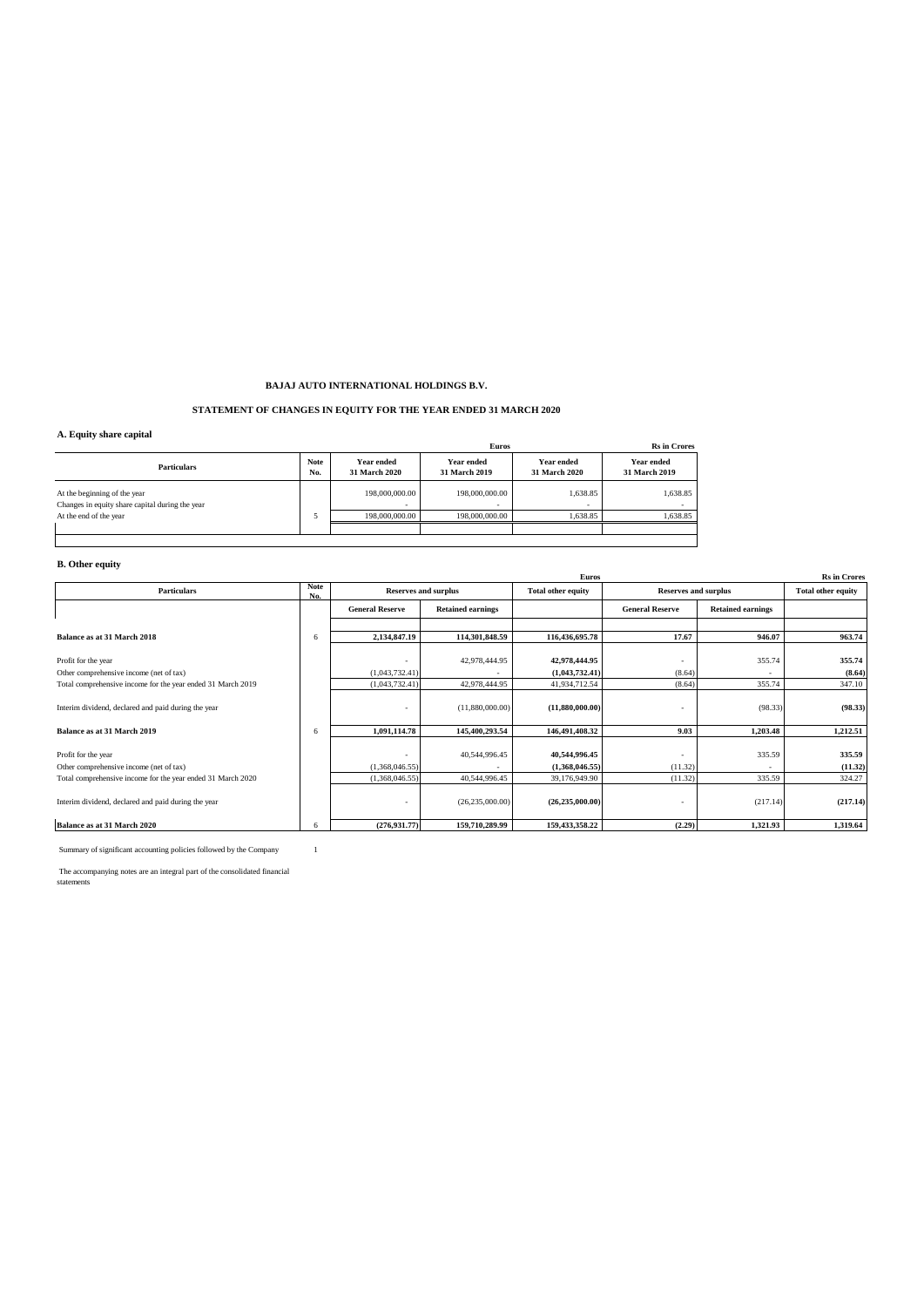### **BAJAJ AUTO INTERNATIONAL HOLDINGS B.V. STATEMENT OF CASH FLOWS**

|         |                                                                                                      |                                |                      |                                | <b>Euros</b>           |                  |                          |                  | Rs. in Crores             |
|---------|------------------------------------------------------------------------------------------------------|--------------------------------|----------------------|--------------------------------|------------------------|------------------|--------------------------|------------------|---------------------------|
|         | <b>Particulars</b>                                                                                   |                                | For the year ended   |                                |                        |                  | For the year ended       |                  |                           |
|         |                                                                                                      |                                | 31 March 2020        |                                | 31 March 2019          | 31 March 2020    |                          | 31 March 2019    |                           |
|         | A. Operating activities                                                                              |                                |                      |                                |                        |                  |                          |                  |                           |
|         | Profit for the year                                                                                  |                                | 40,544,996.45        |                                | 42,978,444.95          |                  | 335.59                   |                  | 355.74                    |
|         | Adjustments:<br>Less:<br>i) Investment income included in above:<br>Share of profits from associates | 40,645,452.48<br>40,645,452.48 | (40, 645, 452.48)    | 43,054,231.87<br>43,054,231.87 | (43,054,231.87)        | 336.42<br>336.42 | (336.42)                 | 356.36<br>356.36 | (356.36)                  |
|         |                                                                                                      |                                | (100, 456.03)        |                                | (75, 786.92)           |                  | (0.83)                   |                  | (0.62)                    |
|         | Change in assets and liabilities<br>i) Other current assets<br>ii) Liabilities and provisions        | (192.65)<br>(2,897.44)         | (3,090.09)           | (387.73)<br>3,722.90           | 3,335.17               | (0.03)           | $\sim$<br>(0.03)         | 0.02             | $\sim$<br>0.02            |
|         | Net cash from operating activities before income-tax                                                 |                                | (103, 546.12)        |                                | (72, 451.75)           |                  | (0.86)                   |                  | (0.60)                    |
|         | Net cash from operating activities                                                                   |                                | (103, 546.12)        |                                | (72, 451.75)           |                  | (0.86)                   |                  | (0.60)                    |
|         | <b>B.</b> Investing activities                                                                       |                                |                      |                                |                        |                  |                          |                  |                           |
|         | i) Investment income<br>Dividend received from KTM AG                                                | 26,024,320.00                  |                      | 11,710,944.00                  |                        | 215.40           |                          | 96.93            |                           |
|         | Net cash from investing activities                                                                   |                                | 26,024,320.00        |                                | 11,710,944.00          |                  | 215.40                   |                  | 96.93                     |
|         | C. Financing activities                                                                              |                                |                      |                                |                        |                  |                          |                  |                           |
|         | i) Dividend paid                                                                                     |                                | (26, 235, 000.00)    |                                | (11,880,000.00)        |                  | (217.14)                 |                  | (98.33)                   |
|         | Net cash from financing activities                                                                   |                                | (26, 235, 000.00)    |                                | (11,880,000.00)        |                  | (217.14)                 |                  | (98.33)                   |
| $A+B+C$ | Net change in cash and cash equivalents                                                              |                                | (314, 226.12)        |                                | (241, 507, 75)         |                  | (2.60)                   |                  | (2.00)                    |
|         | Cash and cash equivalents at the beginning of the year                                               |                                | 1,228,376.01         |                                | 1,469,883.76           |                  | 10.17                    |                  | 12.17                     |
|         | Cash and cash equivalents at the end of the year                                                     |                                | 914,149.89<br>$\sim$ |                                | 1,228,376.01<br>$\sim$ |                  | $\sim$<br>7.57<br>$\sim$ |                  | $\sim$<br>10.17<br>$\sim$ |
|         |                                                                                                      |                                |                      |                                |                        |                  |                          |                  |                           |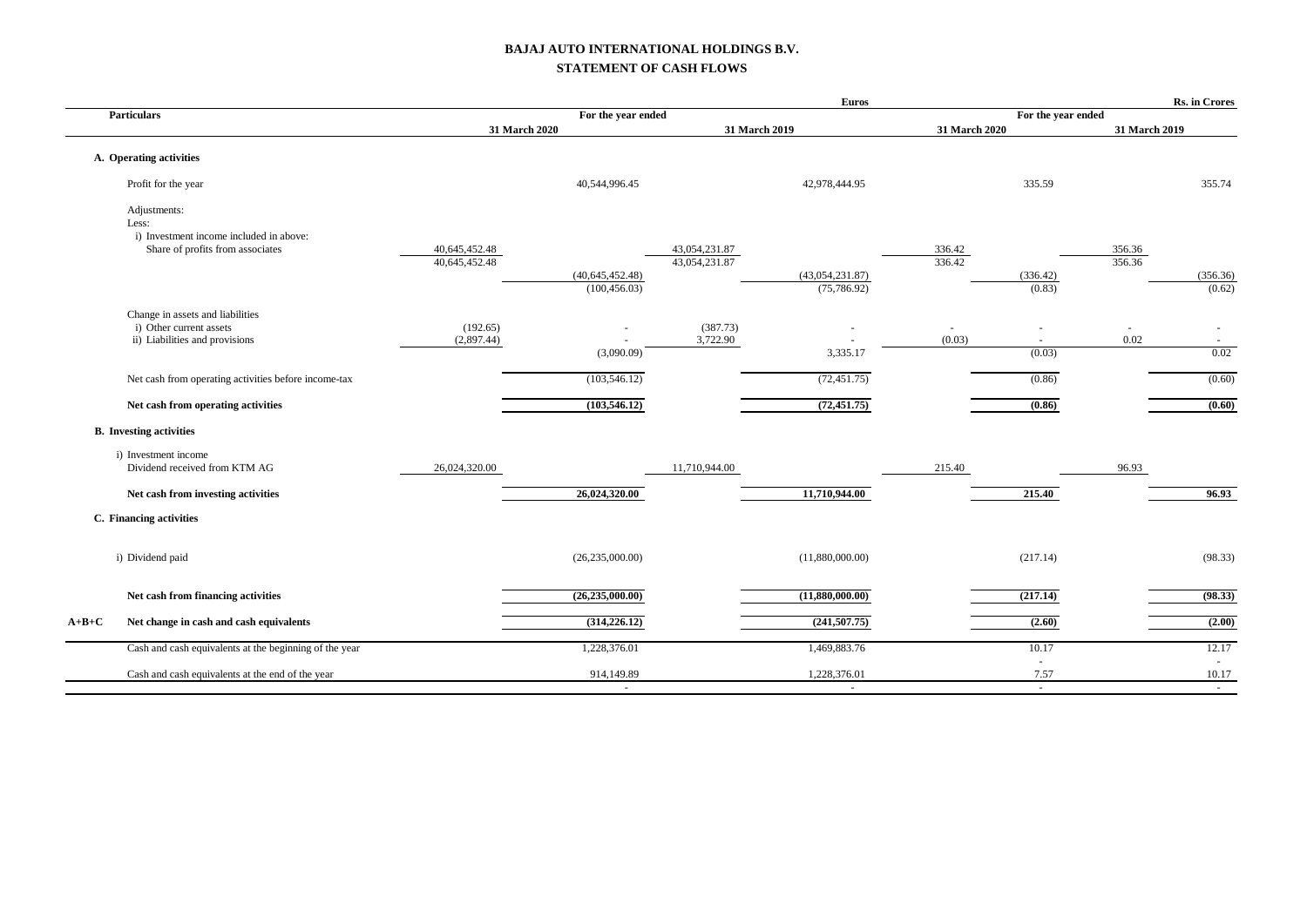Notes to Financial statements for the year ended March 2020

The financial statements have been prepared in Euro. Also the audit report is based on figures in Euro. For the purpose of user, the financial statements and notes as on 31 March 2020 & 2019 have been converted in Indian Rupees at following exchange rate as on 31 March 2020.

1 Euro = Rs. 82.7700

### **Background**

Bajaj Auto International Holdings B.V. ("the Company") is a Netherlands based wholly owned subsidiary of Bajaj Auto Limited (BAL) incorporated on 25 October 2007 with the object, interalia, of carrying out investments in ventures abroad.

The consolidated financial statements comprise financial statements of the Company and its associates for the year ended 31 March 2020.

The consolidated financial statements include results of the associates of the Company, consolidated in accordance with Ind AS 28 "Investment in Associates and Joint Ventures".

| Name of the company | Country of<br>Incorporation | % Shareholding<br>of the Company | <b>Consolidated</b> |
|---------------------|-----------------------------|----------------------------------|---------------------|
|                     |                             |                                  | as                  |
| KTM AG              | Austria                     | 47.99%                           | Associate           |

### **1) Summary of significant accounting policies followed by the Company**

### **Basis of preparation**

These financial statements have been prepared in accordance with Indian Accounting Standards (Ind AS) notified under Section 133 of the Companies Act, 2013 (the "Act") read together with the Companies (Indian Accounting Standards) Rules, 2015, as amended from time to time and other relevant provisions of the Act, on an accrual basis.

The financial statements have been prepared on a historical cost basis.

All assets and liabilities have been classified as current or non-current as per the Company's normal operating cycle. Based on the nature of operations and the time between the acquisition of assets for processing and their realisation in cash and cash equivalents, the Company has ascertained its operating cycle as 12 months for the purpose of current or non-current classification of assets and liabilities.

### **Significant accounting policies**

This note provides a list of the significant accounting policies adopted in the preparation of these financial statements. These policies have been consistently applied to all the years presented, unless otherwise stated.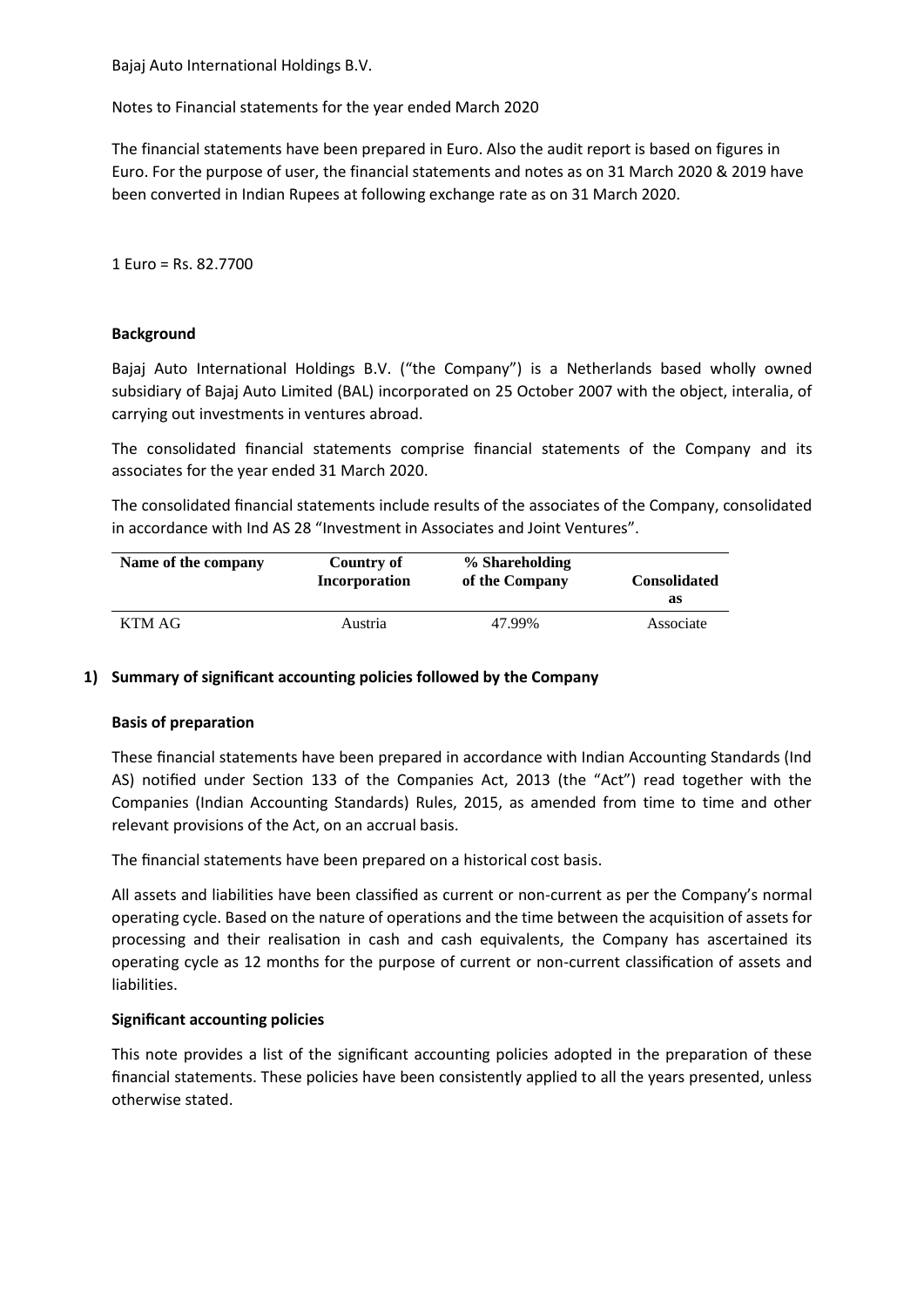Notes to Financial statements for the year ended March 2020

### **1) Investment in associates**

Investments in associates are accounted for using the equity method. An associate is an entity over which the Company is in a position to exercise significant influence over operating and financial policies. The considerations made in determining whether significant influence is being exercised are similar to those necessary to determine control over the subsidiaries. Goodwill arising on the acquisition of associates is included in the carrying value of investments in associate.

The Company's investments in its associate are accounted for using the equity method. Under the equity method, the investment in an associate is initially recognised at cost. The carrying amount of the investment is adjusted to recognise changes in the Company's share of net assets of the associate since the acquisition date. Goodwill relating to the associate is included in the carrying amount of the investment and is not tested for impairment individually.

The statement of profit and loss reflects the Company's share of the results of operations of the associate. Any change in OCI of those investees is presented as part of the Company's reserves. In addition, when there has been a change recognised directly in the equity of the associate, the Company recognises its share of any changes, when applicable, in the statement of changes in equity. Unrealised gains and losses resulting from transactions between the Company and the associate are eliminated to the extent of the interest in the associate.

If an entity's share of losses of an associate equals or exceeds its interest in the associate (which includes any long term interest that, in substance, form part of the Company's net investment in the associate), the entity discontinues recognising its share of further losses. Additional losses are recognised only to the extent that the Company has incurred legal or constructive obligations or made payments on behalf of the associate. If the associate subsequently reports profits, the entity resumes recognising its share of those profits only after its share of the profits equals the share of losses not recognised.

The aggregate of the Company's share of profit or loss of an associate is shown on the face of the statement of profit and loss.

The financial statements of the associate are prepared with a three months' time lag for consolidation into the Company financial statements. When necessary, adjustments are made to bring the accounting policies in line with those of the Company. The Company has not identified any material adjustments during the year; in regard to the alignment of accounting policies.

After application of the equity method, the Company determines whether it is necessary to recognise an impairment loss on its investment in its associate. At each reporting date, the Company determines whether there is objective evidence that the investment in the associate is impaired. If there is such evidence, the Company calculates the amount of impairment as the difference between the recoverable amount of the associate and its carrying value, and then recognises the loss in the statement of profit or loss.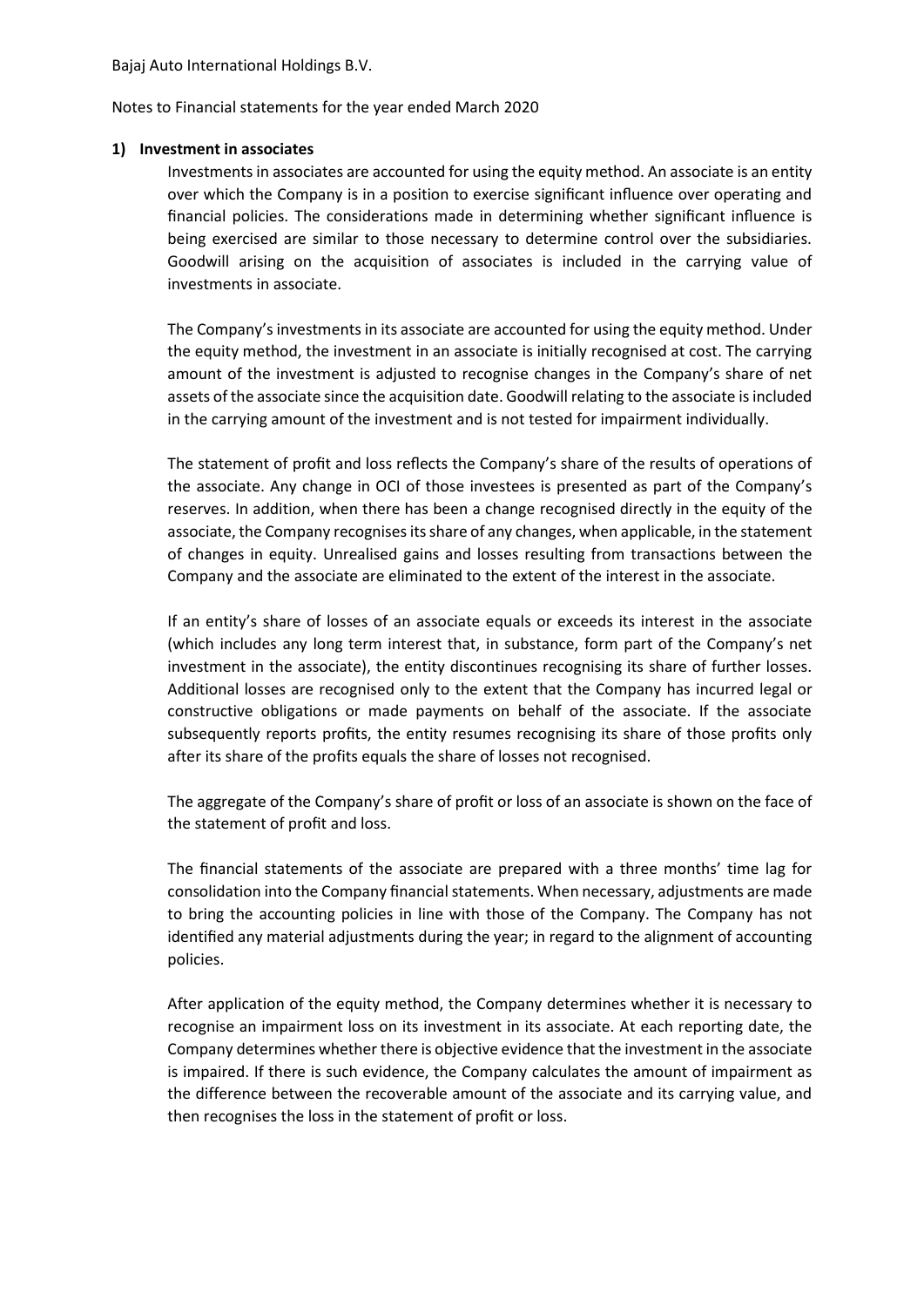### Notes to Financial statements for the year ended March 2020

Upon loss of significant influence over the associate, the Company measures and recognises any retained investment at its fair value. Any difference between the carrying amount of the associate upon loss of significant influence and the fair value of the retained investment and proceeds from disposal is recognised in profit or loss.

### **2) Other significant accounting policies**

Other significant accounting policies followed by the company are exactly similar to the significant accounting policies of the parent i.e. the Company and hence have not been reproduced here. Refer note 1 of standalone financial statements of the Company for the year ended 31 March 2020 for details in regard to other significant accounting policies.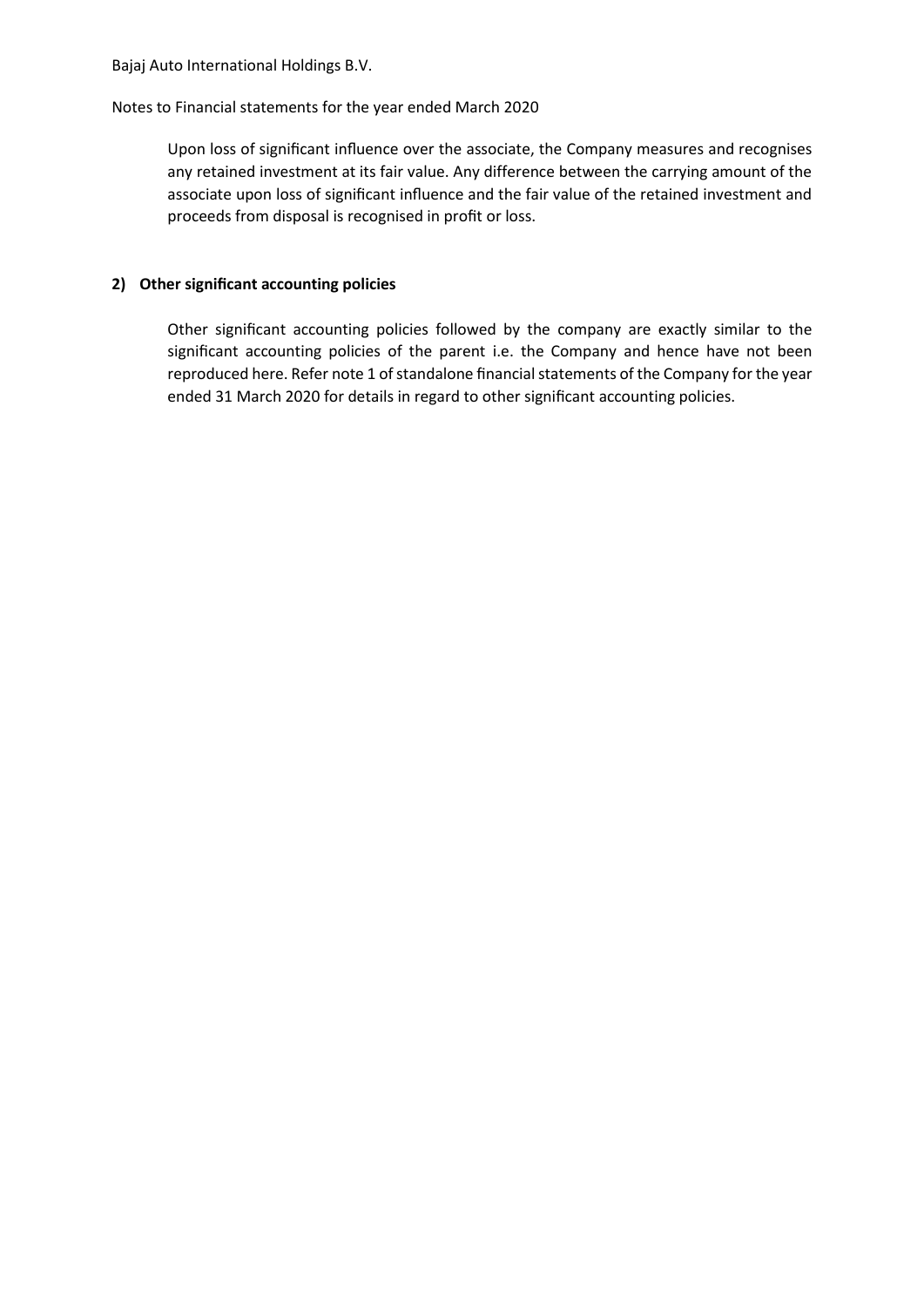#### **The Consolidated Financial Statements of Bajaj Auto International Holdings B.V. include 47.99 % [Previous year 47.99%] interest in KTM AG ( acompany incorporated in Austria ) as an associate.**

| 2 Investments                                | <b>Non-Current</b> |                   | <b>Non-Current</b>  |                      |  |
|----------------------------------------------|--------------------|-------------------|---------------------|----------------------|--|
|                                              | As at              |                   | As at               |                      |  |
|                                              | 31 March 2020      | 31 March 2019     | 31 March 2020       | <b>31 March 2019</b> |  |
|                                              | <b>EUROS</b>       | <b>EUROS</b>      | <b>Rs in Crores</b> | <b>Rs in Crores</b>  |  |
| In Equity Shares                             |                    |                   |                     |                      |  |
| 5,204,864 equity Shares of Euro 1 each       |                    |                   |                     |                      |  |
| in KTM AG                                    | 119.110.868.60     | 119,110,868.60    | 985.88              | 985.88               |  |
| Add: Share of Reserves of Associates- KTM AG | 158,407,248.62     | 145, 154, 162.69  | 1,311.14            | 1,201.44             |  |
|                                              | 277,518,117.22     | 264, 265, 031, 29 | 2,297.02            | 2,187.32             |  |

### **3 Cash and cash equivalents**

|                                            | Current              | As at                |                     | Current<br>As at    |  |
|--------------------------------------------|----------------------|----------------------|---------------------|---------------------|--|
|                                            |                      |                      |                     |                     |  |
|                                            | <b>31 March 2020</b> | <b>31 March 2019</b> | 31 March 2020       | 31 March 2019       |  |
|                                            | <b>EUROS</b>         | <b>EUROS</b>         | <b>Rs in Crores</b> | <b>Rs in Crores</b> |  |
| Balances with banks<br>In current accounts | 914,149.89           | 1,228,376.01         | 7.57                | 10.17               |  |
|                                            |                      |                      |                     |                     |  |
|                                            | 914,149.89           | 1,228,376.01         | 7.57                | 10.17               |  |

### **4 Other current assets**

| (Unsecured, good, unless stated otherwise) |                |               |                     |                     |  |
|--------------------------------------------|----------------|---------------|---------------------|---------------------|--|
|                                            | <b>Current</b> |               |                     | Current             |  |
|                                            | As at          |               |                     | As at               |  |
|                                            | 31 March 2020  | 31 March 2019 | 31 March 2020       | 31 March 2019       |  |
|                                            | <b>EUROS</b>   | <b>EUROS</b>  | <b>Rs in Crores</b> | <b>Rs in Crores</b> |  |
| Prepaid expenses                           | 7,603.11       | 7,410.46      | 0.06                | 0.06                |  |
|                                            | 7.603.11       | 7,410.46      | 0.06                | 0.06                |  |

### **5 Equity share capital**

|                                             |                | As at                |                     | As at               |  |
|---------------------------------------------|----------------|----------------------|---------------------|---------------------|--|
|                                             | 31 March 2020  | <b>31 March 2019</b> | 31 March 2020       | 31 March 2019       |  |
|                                             | <b>EUROS</b>   | <b>EUROS</b>         | <b>Rs in Crores</b> | <b>Rs in Crores</b> |  |
| Authorised                                  |                |                      |                     |                     |  |
| 2,000,000 equity shares of Euro 100 each    | 200,000,000.00 | 200,000,000.00       | 1.655.40            | 1,655.40            |  |
| Issued, subscribed and fully paid-up shares |                |                      |                     |                     |  |
| 1,980,000 equity shares of Euro 100 each    | 198,000,000.00 | 198,000,000.00       | 1.638.85            | 1.638.85            |  |
|                                             | 198,000,000.00 | 198,000,000.00       | 1.638.85            | 1.638.85            |  |

#### **Details of shareholders holding more than 5% shares in the Company**

|                                           | As at<br>31 March 2020 |           | As at<br>31 March 2019 |           |
|-------------------------------------------|------------------------|-----------|------------------------|-----------|
| Equity shares of Euro 100 each fully paid | Nos.                   | % Holding | Nos.                   | % Holding |
| Bajaj Auto Limited                        | 1.980.000              | 100.00%   | 1.980.000              | 100.00%   |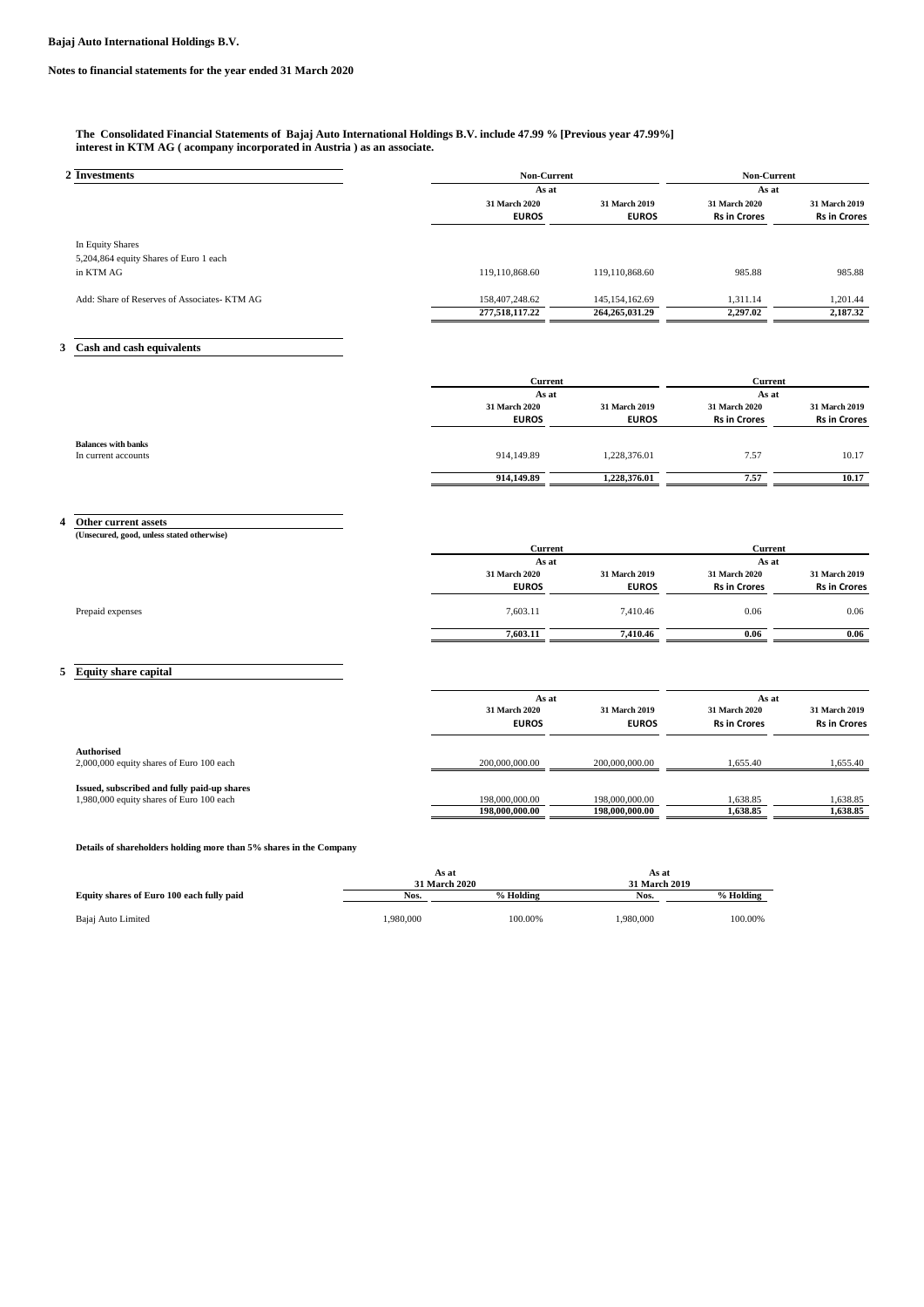### **Notes to financial statements for the year ended 31 March 2020**

**6 Other equity**

|                                                                                 | As at                         |                               | As at                                |                                      |
|---------------------------------------------------------------------------------|-------------------------------|-------------------------------|--------------------------------------|--------------------------------------|
|                                                                                 | 31 March 2020<br><b>EUROS</b> | 31 March 2019<br><b>EUROS</b> | 31 March 2020<br><b>Rs in Crores</b> | 31 March 2019<br><b>Rs in Crores</b> |
| <b>General reserve</b>                                                          |                               |                               |                                      |                                      |
| Balance as at the beginning of the year                                         | 1,091,114.78                  | 2,134,847.19                  | 9.03                                 | 17.67                                |
| Add/(Less): Adjustment on account of change in share of net assets of associate | (1,368,046.55)                | (1,043,732.41)                | (11.32)                              | (8.64)                               |
| Closing balance                                                                 | (276, 931.77)                 | 1,091,114.78                  | (2.29)                               | 9.03                                 |
| <b>Retained earnings</b>                                                        |                               |                               |                                      |                                      |
| Balance as at the beginning of the year                                         | 145,400,293.54                | 114,301,848.59                | 1,203.47                             | 946.06                               |
| Profit for the year                                                             | 40,544,996.45                 | 42,978,444.95                 | 335.59                               | 355.74                               |
| Less: Appropriations                                                            |                               |                               |                                      |                                      |
| Interim dividend                                                                | 26,235,000.00                 | 11,880,000.00                 | 217.14                               | 98.33                                |
| Total appropriations                                                            | 26,235,000.00                 | 11,880,000.00                 | 217.14                               | 98.33                                |
| Balance in retained earnings                                                    | 159,710,289.99                | 145,400,293.54                | 1,321.92                             | 1,203.47                             |
|                                                                                 | 159,433,358.22                | 146,491,408.32                | 1,319.63                             | 1,212.50                             |
| Other current liabilities                                                       |                               |                               |                                      |                                      |
|                                                                                 | As at                         |                               | As at                                |                                      |
|                                                                                 | 31 March 2020                 | 31 March 2019                 | 31 March 2020                        | 31 March 2019                        |
|                                                                                 | <b>EUROS</b>                  | <b>EUROS</b>                  | <b>Rs in Crores</b>                  | <b>Rs in Crores</b>                  |
| Other payables                                                                  | 5,000.00                      | 7,897.44                      | 0.04                                 | 0.07                                 |
|                                                                                 | 5.000.00                      | 7,897.44                      | 0.04                                 | 0.07                                 |

|                              | For the year ended |               | For the year ended  |                     |
|------------------------------|--------------------|---------------|---------------------|---------------------|
|                              | 31 March 2020      | 31 March 2019 | 31 March 2020       | 31 March 2019       |
|                              | <b>EUROS</b>       | <b>EUROS</b>  | <b>Rs in Crores</b> | <b>Rs in Crores</b> |
| Legal & Professional charges | 24,984.33          | 11.346.14     | 0.21                | 0.09                |
| <b>Bank Charges</b>          | 4,584.35           | 4,657.70      | 0.04                | 0.04                |
| Directors Fees               | 7,574.58           | 7,413.12      | 0.06                | 0.06                |
| <b>Management Fees</b>       | 63,312.77          | 52,369.96     | 0.52                | 0.43                |
|                              | 100.456.03         | 75,786.92     | 0.83                | 0.62                |

### **9 Earnings Per Share (EPS)**

**8 Other expenses**

|                                                                                  | For the year ended   |                      |               | For the year ended |  |
|----------------------------------------------------------------------------------|----------------------|----------------------|---------------|--------------------|--|
|                                                                                  | <b>31 March 2020</b> | <b>31 March 2019</b> | 31 March 2020 | 31 March 2019      |  |
| a. Profit for the year (Euro)                                                    | 40.544.996.45        | 42,978,444.95        | 335.59        | 355.73             |  |
| Weighted average number of shares outstanding during the year (Nos)              | 1.980.000            | 1.980.000            | 1.980.000     | 1.980.000          |  |
| b. Earnings per share (Basic and Diluted) [Euro ]<br>Face value per share (Euro) | 20.48<br>100.00      | 21.71<br>100.00      | 1.694.90      | 1.796.62           |  |